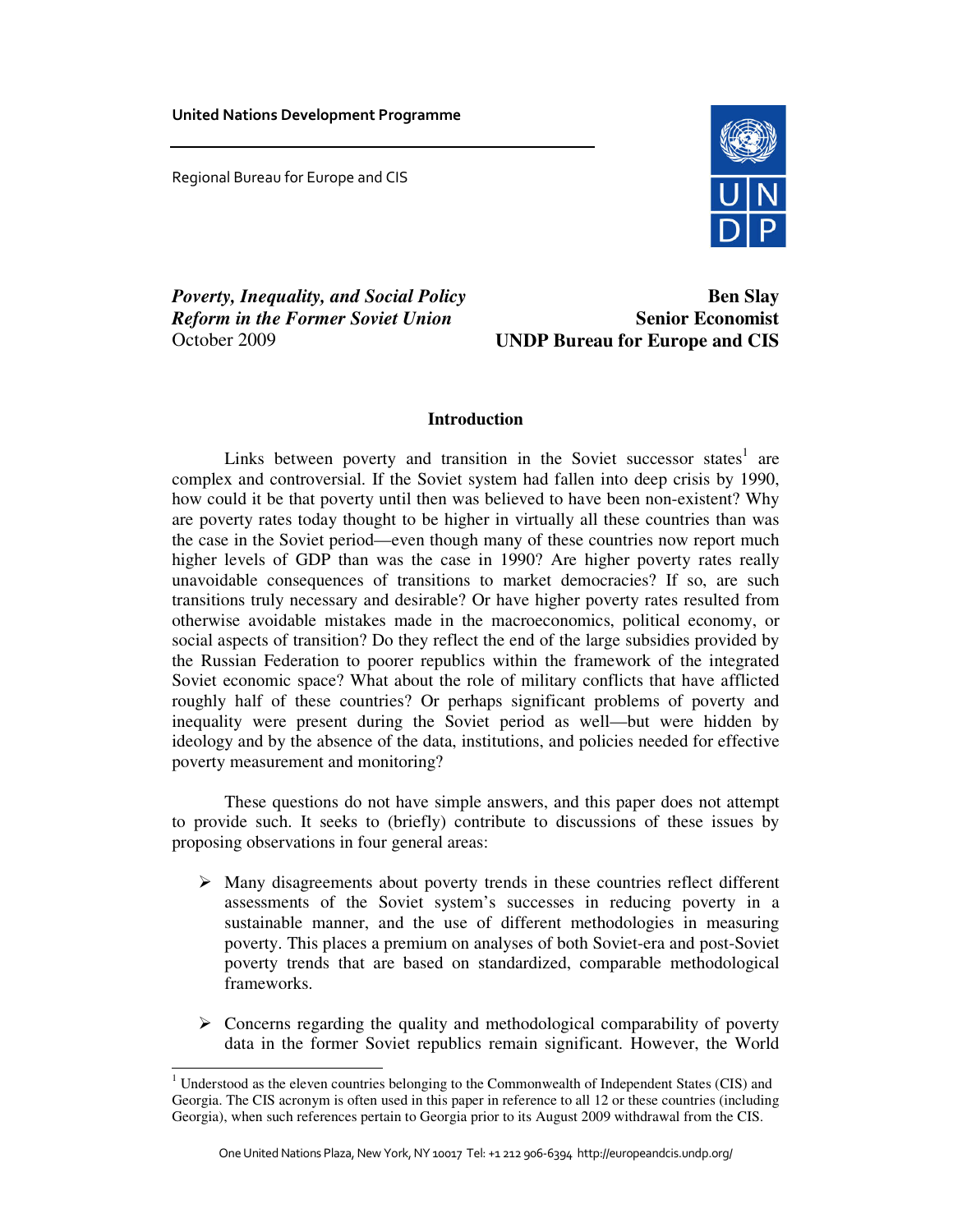Bank's POVCALNET global poverty data set,<sup>2</sup> which represents a significant improvement in regional data on absolute income poverty, show that absolute income poverty levels did fall significantly during the period between the 1998 Russian financial crisis and 2005, thanks largely to the strong economic growth recorded during this time. Further reductions in income poverty are likely to have occurred during 2006-2008—years of continuing strong economic growth that ended with the onset of the global financial crisis.

- $\triangleright$  On the other hand, when measured against a poverty threshold that corrects for living costs in the northern hemisphere, poverty levels through 2005 remained quite high, especially in Central Asia—even before the global economic crisis began to affect the region. The POVCALNET data also show that significant levels of income poverty were present during the Soviet period.
- $\triangleright$  The social policy frameworks inherited from the Soviet period have proved to be quite poorly suited for poverty alleviation in the former Soviet republics. Despite reform efforts, these frameworks remain complex, difficult to administer effectively, and do not direct most social benefits to those most in need of them. In many countries of the region, adequate frameworks for poverty monitoring have not yet been put in place. These policy frameworks are also poorly placed to address the growing threats to household access to utility services (especially electricity and water supplies, also communal services) that are afflicting much of the region. Social policy reform should be high on the poverty reduction agenda in the former Soviet republics.

### **Measuring poverty in transition economies**

The many dimensions of poverty are too complex to be captured in a single universal indicator. Measures of absolute, relative, and subjective levels of poverty, based on individual reports of income, consumption, or perceived levels of welfare, are the most common instruments in this respect. Absolute poverty in most of the former Soviet republics is defined relative to the subsistence income or wage levels needed to purchase a minimum (defined in social or biological terms) basket of consumer goods. Relative poverty is measured vis-à-vis some average living standard (generally 40-60% of median income or consumption), while subjective poverty assessments involve analyzing individual or household perceptions of how well their needs are met.

Each method has its weaknesses. National measures of absolute poverty are not very useful when making inter-state comparisons, since different methodologies are used to calculate household budgets, minimal consumption baskets, and the like. Relative poverty indicators really measure inequality, not poverty *per se*: by such measures, wealthy countries can seem poorer than impoverished countries if

<sup>2</sup> For more on this, see Chen, S. and M. Ravallion, *The Developing World Is Poorer Than We Thought, But No Less Successful in the Fight against Poverty*, World Bank Policy Research Working Paper, August 2008. These data can be downloaded from

http://web.worldbank.org/WBSITE/EXTERNAL/EXTDEC/EXTRESEARCH/EXTPROGRAMS/EXT POVRES/EXTPOVCALNET/0,,contentMDK:21867101~pagePK:64168427~piPK:64168435~theSite PK:5280443,00.html.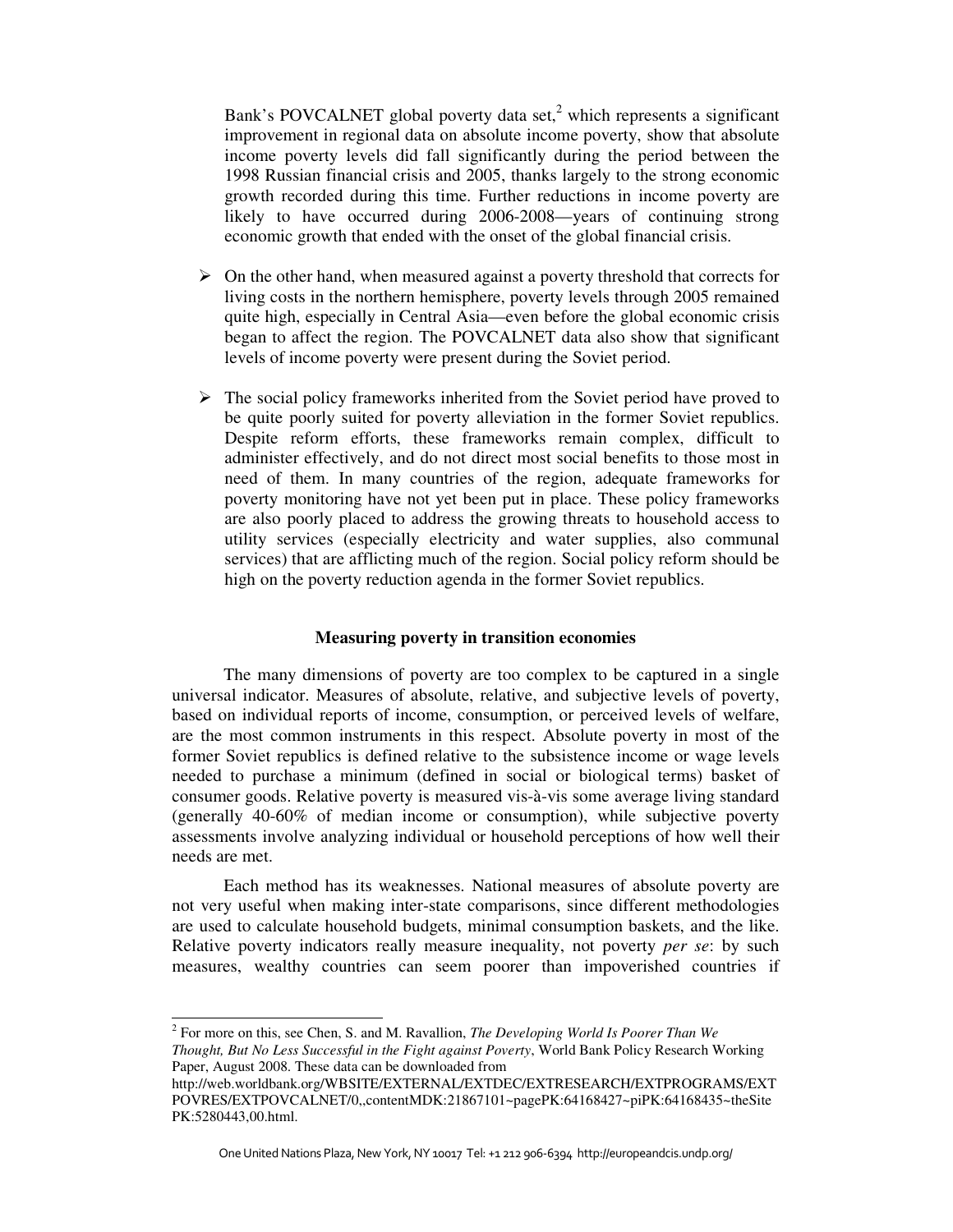inequality levels in the former exceed those in the latter. Choices of different baseline years further complicate such comparisons.

An absolute income poverty threshold of \$1 per person per day in purchasingpower-parity (PPP) terms, which was pioneered by the World Bank in the 1980s, has traditionally been used to measure and compare poverty in developing countries. This threshold has become one of the best-known indicators associated with the Millennium Development Goals that were articulated at the United Nations' Millennium Summit in 2000. Since low-income households in the northern hemisphere face additional expenditures for heating, winter clothing, and related supplies not generally present in the more temperate African and Asian climates where the PPP\$1/day poverty standard was developed, the World Bank in 2000 proposed using an absolute income poverty line of PPP\$2.15/day for the CIS (and European) countries. The World Bank also introduced the daily threshold of PPP\$4.30 at this time, as the per-capita income level needed to satisfy such human needs as education, healthcare, and access to information.

The World Bank's POVCALNET data set contains income poverty data collected at three-year intervals during the 1981-2005 period, from methodologically comparable household budget surveys measuring per-capita equivalized consumption expenditures (as proxies for income) for most of the world's developing and transition economies. These expenditures are made comparable by the use of global PPP exchange rates that were recently updated within the framework of the by the International Comparison Project.<sup>3</sup> This data base allows the researcher to calculate income poverty using whatever poverty threshold s/he wants.

Of course, the quality of these data is not beyond reproach. Differences in ostensibly identical goods included in different countries' minimal consumption baskets, the different paces at which prices for goods included in these baskets are liberalized, different levels of household willingness in different countries to honestly answer interviewers' questions about their incomes and spending—all this can bias estimates of household welfare or PPP exchange rates. In addition to these more generic problems common to most such exercises, the POVCALNET data raise some other, more specific concerns. These pertain *inter alia* to the: (i) reconciliation of multiple poverty estimates for a given year via arithmetic averaging (irrespective of the variance across these estimates); and (ii) presentation of income poverty data during the Soviet period for individual Soviet republics, at a time when the capacity of collect these data is widely understood to have been wanting.

Despite these caveats, the POVCALNET data base provides the best quality, methodologically comparable data base on absolute and relative income poverty in the region. When the trends it presents for the former Soviet republics are examined, a number of conclusions emerge.

# **Poverty trends in the former Soviet Union**

During the Soviet period, incomes and consumer goods in the formal sector were theoretically distributed in a broadly egalitarian manner within the framework of

<sup>&</sup>lt;sup>3</sup> For more on the International Comparison Project, see

http://web.worldbank.org/WBSITE/EXTERNAL/DATASTATISTICS/ICPEXT/0,,pagePK:62002243~ theSitePK:270065,00.html.

One United Nations Plaza, New York, NY 10017 Tel: +1 212 906-6394 http://europeandcis.undp.org/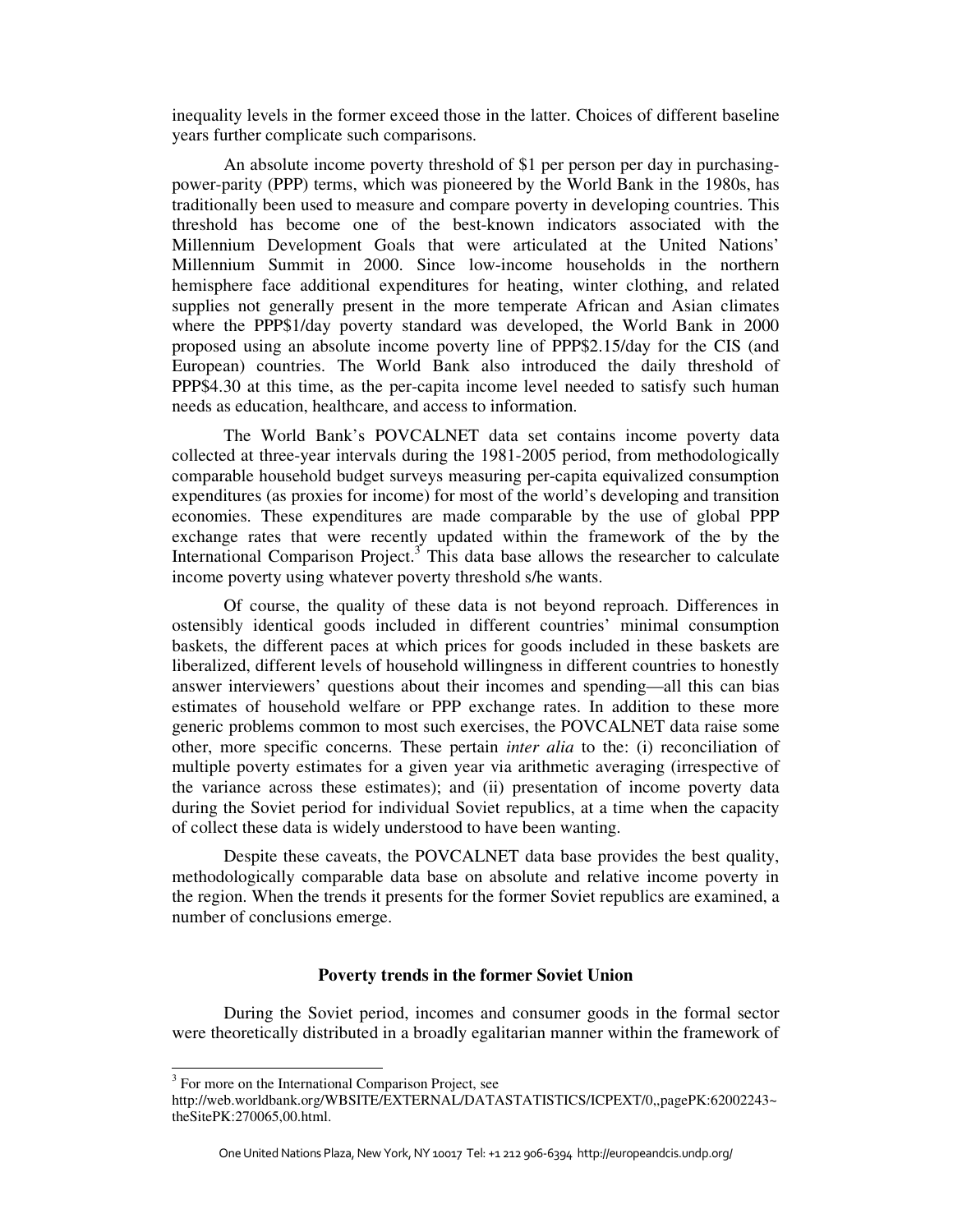central planning. Household incomes were in principle determined by centrally set wages, and were supplemented by significant public consumption that provided quasiuniversal access to heavily subsidized (sometimes nominally free) public heath, education, housing, transport, culture, and other social services. Social policy rewarded "service to the country" according to broad categorical principles, and supported such "deserving" social groups as war veterans, the elderly, families, and children—irrespective of actual household or individual poverty risk. This policy framework, and the ideology that accompanied it, precluded serious consideration of poverty issues; research into such questions was not encouraged. Although a "living wage" was set by the statistical authorities at 75 rubles per person per month, this was not officially called a poverty line, nor did it serve an explicit social policy function.

| Table 1—Poverty trends in FSU countries (PPP\$4.30/day threshold) |       |       |       |      |      |        |        |      |      |
|-------------------------------------------------------------------|-------|-------|-------|------|------|--------|--------|------|------|
| Country                                                           | 1981  | 1984  | 1987  | 1990 | 1993 | 1996   | 1999   | 2002 | 2005 |
| Armenia                                                           | 31%   | 33%   | 34%   | 59%  | 83%  | $77\%$ | 89%    | 89%  | 83%  |
| Azerbaijan                                                        | 82%   | 83%   | 84%   | 85%  | 86%  | 86%    | 84%    | 67%  | 55%  |
| <b>Belarus</b>                                                    | 5%    | $3\%$ | $3\%$ | 14%  | 16%  | 69%    | 33%    | 14%  | 7%   |
| Georgia                                                           | 32%   | 34%   | 35%   | 36%  | 37%  | 48%    | 63%    | 76%  | 71%  |
| Kazakhstan                                                        | $3\%$ | $3\%$ | 3%    | 24%  | 63%  | 60%    | 57%    | 67%  | 50%  |
| Kyrgyz Republic                                                   | 24%   | 26%   | 29%   | 34%  | 58%  | 84%    | 85%    | 95%  | 90%  |
| Moldova                                                           | 97%   | 97%   | 96%   | 87%  | 85%  | 74%    | 95%    | 82%  | 77%  |
| <b>Russian Federation</b>                                         | 55%   | 49%   | 48%   | 43%  | 30%  | 29%    | 42%    | 29%  | 19%  |
| Tajikistan                                                        | 44%   | 47%   | 49%   | 40%  | 92%  | 99%    | $97\%$ | 95%  | 90%  |
| Turkmenistan                                                      | 95%   | 94%   | 93%   | 96%  | 98%  | 91%    | 85%    | 81%  | 72%  |
| Ukraine                                                           | 86%   | 80%   | 78%   | 45%  | 14%  | 46%    | 66%    | 39%  | 15%  |
| Uzbekistan                                                        | 35%   | 34%   | 39%   | 47%  | 49%  | 56%    | 89%    | 96%  | 95%  |

*Source: World Bank POVCALNET database.* 

<u>.</u>

The realities of poverty and inequality, of course, were more complicated. The differentials in wage incomes needed to induce migration from "labour surplus" to "labour shortage" regions, and to encourage workers to acquire human capital, generated wage inequalities that were on par with those reported in at least some capitalist countries.<sup>4</sup> The public services provided to collective farm workers (who did not receive state pensions until the 1960s) and other rural areas and small town residents were often inferior to what urban dwellers enjoyed. Shortage conditions forced many households to pay whatever the (black) market would bear for consumer goods. Likewise, low wages in the state sector led many workers to seek additional earning in the informal sector, outside of the protections offered by labour regulations.

Post-Soviet research paints a less flattering picture of the Soviet record on poverty and inequality. The POVCALNET data shown in Tables 1 and 2 indicate that income poverty levels (even when defined vis-à-vis the PPP\$2.15/day threshold) during the 1980s were significant in much of the Soviet Union, especially in Moldova, Turkmenistan, and Azerbaijan. Using the PPP\$2.15/day threshold, these data suggest that—despite reductions in poverty levels during the 1980s, some 30 million Soviet citizens (roughly one in eight) were still living in poverty at the time of

<sup>&</sup>lt;sup>4</sup> Overall income inequalities in capitalist countries were generally much higher during the Soviet period, due to the presence of significant non-labour incomes that typically accrue disproportionately to wealthy households.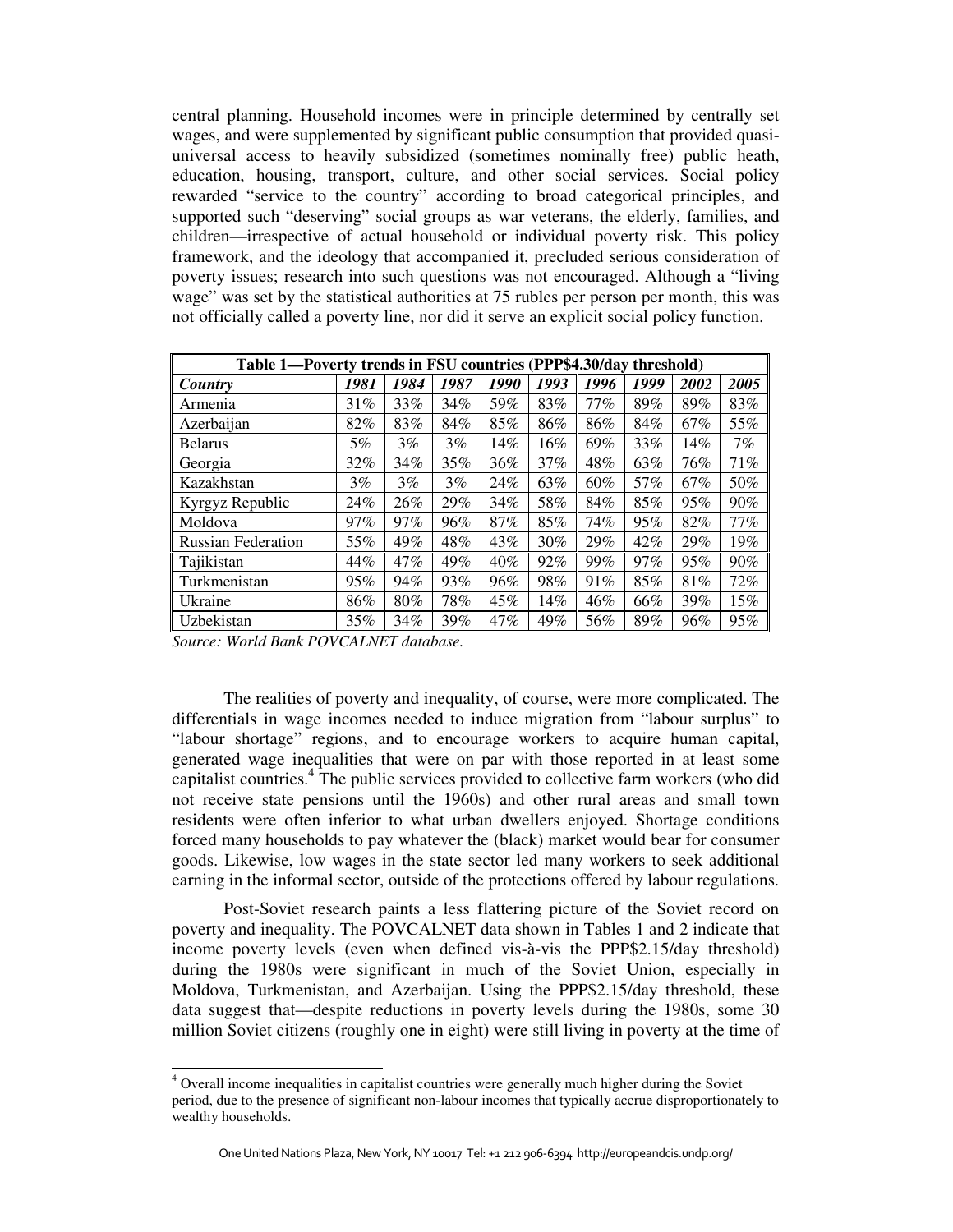the Soviet Union's dissolution (1990). If the PPP\$4.30/day threshold is used, this figure rises to nearly 120 million—slightly less than half the Soviet population at that time.<sup>5</sup> According to another study, 16% of blue collar households and 39% of collective farm households in 1985 earned less than the officially set living wage.<sup>6</sup>

| Table 2—Poverty trends in FSU countries (PPP\$2.15/day threshold) |       |       |       |       |        |      |        |       |       |
|-------------------------------------------------------------------|-------|-------|-------|-------|--------|------|--------|-------|-------|
| Country                                                           | 1981  | 1984  | 1987  | 1990  | 1993   | 1996 | 1999   | 2002  | 2005  |
| Armenia                                                           | 7%    | 7%    | 8%    | 24%   | 52%    | 42%  | 54%    | 52%   | 34%   |
| Azerbaijan                                                        | 40%   | 41%   | 43%   | 45%   | 46%    | 47%  | 43%    | 22%   | $0\%$ |
| <b>Belarus</b>                                                    | $0\%$ | $0\%$ | $0\%$ | $0\%$ | $0\%$  | 18%  | $4\%$  | $1\%$ | $1\%$ |
| Georgia                                                           | 8%    | $9\%$ | $9\%$ | 10%   | $10\%$ | 15%  | 26%    | 38%   | 33%   |
| Kazakhstan                                                        | $0\%$ | $0\%$ | $0\%$ | 6%    | 20%    | 21%  | 17%    | 25%   | 13%   |
| Kyrgyz Republic                                                   | $0\%$ | $0\%$ | $0\%$ | 8%    | 32%    | 58%  | 46%    | 71%   | 56%   |
| Moldova                                                           | 65%   | 61%   | 56%   | 48%   | 48%    | 36%  | $77\%$ | 44%   | 33%   |
| <b>Russian Federation</b>                                         | 8%    | 6%    | 5%    | 7%    | $9\%$  | 9%   | 12%    | 5%    | $2\%$ |
| Tajikistan                                                        | 8%    | $9\%$ | 10%   | 8%    | 56%    | 92%  | 82%    | 73%   | 56%   |
| Turkmenistan                                                      | 64%   | 61%   | 56%   | 70%   | 88%    | 69%  | 53%    | 46%   | 35%   |
| Ukraine                                                           | 26%   | 20%   | 19%   | 12%   | $0\%$  | 10%  | 17%    | 5%    | $1\%$ |
| Uzbekistan                                                        | $0\%$ | $0\%$ | $0\%$ | 9%    | 29%    | 22%  | 63%    | 79%   | 74%   |

*Source: World Bank POVCALNET database.* 

As mentioned above, these data are not without problems. Still, they are broadly consistent with the argument that, as economic growth slowed to a crawl (and then went negative) in the last years of the USSR, growing numbers of Soviet citizens found that their incomes dropping below poverty thresholds. Meanwhile, the upper echelons of the Soviet elite enjoyed such privileges of rank and status as access to scarce consumer goods (at official prices) and the ability to more easily travel abroad. With the onset of *perestroika* in the mid-1980s, well connected members of the *nomenklatura* were increasingly able to transform these privileges into income and wealth. Accelerating social stratification combined with slow economic growth could have further exacerbated absolute income poverty. Reasonable individuals will disagree about the extent to which the data on poverty and social stratification in these countries that began to appear in the 1990s simply reflected trends that had begun during the Soviet period, and became increasingly visible following the Soviet collapse.

Since the 1990s witnessed sharp declines in GDP, as well as the appearance of new sources of non-labour incomes that accrued disproportionate to wealthier households, it is reasonable to assume that absolute (and relative) poverty in most former Soviet republics increased during the 1990s—probably significantly. This assumption is born out by the POVCALNET data, which show income poverty rates rising sharply during the 1990s—particularly in Central Asia. These data indicate that the numbers of people living below PPP\$4.30/day in the former Soviet republics rose from some 120 million in 1990 to nearly 150 million in 1999. Roughly 20 million of

**EXECUTE:** Residents of the Baltic states are included here.

<sup>6</sup> Source: Falkingham, J., *Inequality and poverty in the CIS7, 1989-2002*, presented at the Lucerne Conference of the CIS-7 Initiative, 20-22 January 2003. See also Ovcharova, L.N., I.I. Korchagina, and E.V. Turuntsev, *Sistema indikatorov urovnya bednosti v perekhodnyi period v Rossii*. Moscow, 2009, EERC-Russia/The Eurasian Foundation.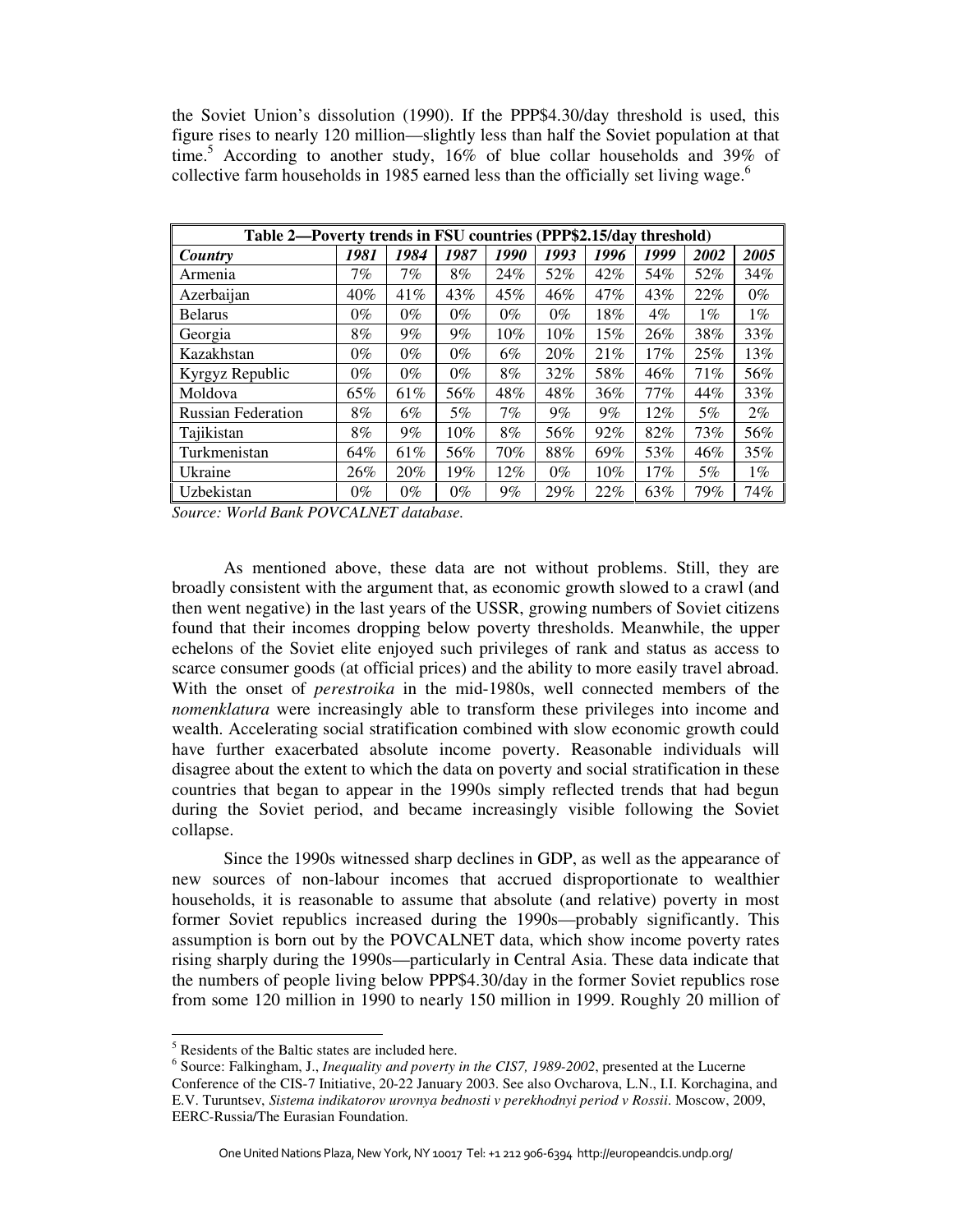this 30 million person increase would seem to have occurred in the five Central Asian countries. These data are by and large consistent with the national literatures on poverty that emerged during the 1990s, reflecting *inter alia* more accurate (generally smaller) estimates of the size of these transition economies (especially for the lowincome countries in Central Asia and the Caucasus), the emergence of poverty reduction strategy papers as policy frameworks for managing the links between macroeconomics and poverty alleviation, and the obvious hardships experienced by millions of people during the 1990s.

The POVCALNET data also indicate that absolute poverty levels fell in virtually all the former Soviet countries between the mid-/late 1990s and 2005. Use of the PPP\$4.30/day threshold suggests that some 60 million people moved out of income poverty between 1999 and 2005; the numbers of those living below this threshold had dropped to some 90 million by 2005. Higher household incomes and expenditures produced by these countries' post-1998 economic recoveries would seem to have been a main cause of this progress—along with significant reductions in income inequality reported in the Russian Federation (which comprises some 60% of the population in this region).

On the other hand, these data also show the extent to which absolute poverty remains a serious problem in the less wealthy former Soviet republics. If the PPP\$2.15/day threshold is used, then in 2005 more than half of the population in Kyrgyzstan and Tajikistan—and nearly three quarters of Uzbekistan—was living in poverty; this share was roughly a third in Armenia, Georgia, Moldova, and Turkmenistan. While these numbers no doubt dropped further during the 2006-2008 period, the global financial crisis seems likely to reverse many of these gains particularly in Armenia, Georgia, and Moldova, where large declines in GDP are unfolding in 2009.

### **Inequality in the former Soviet Union**

Income inequality data for transition economies suffer from many of the methodological drawbacks afflicting absolute income poverty data, for many of the same reasons. On the other hand, a wealth of national and comparative studies strongly suggest that income inequalities (as measured by Gini coefficients) increased in virtually all CIS economies experienced during the 1990s. While many factors seem to have contributed to these increases, some of the most important include:

- $\triangleright$  The slow pace at which prices and commerce were liberalized in many CIS countries, which created numerous arbitrage opportunities for well connected rent-seekers;
- $\triangleright$  The privatization of state assets to well connected insider buyers, often at preferential prices;
- $\triangleright$  The high/hyperinflations of the early 1990s, which sharply reduced real incomes for most workers and those living on fixed incomes;
- $\triangleright$  Significant increases in the shares of non-labour incomes accruing disproportionately to wealthy households;
- $\triangleright$  Drastic cutbacks in social benefits and minimum wage levels, due to fiscal pressures; and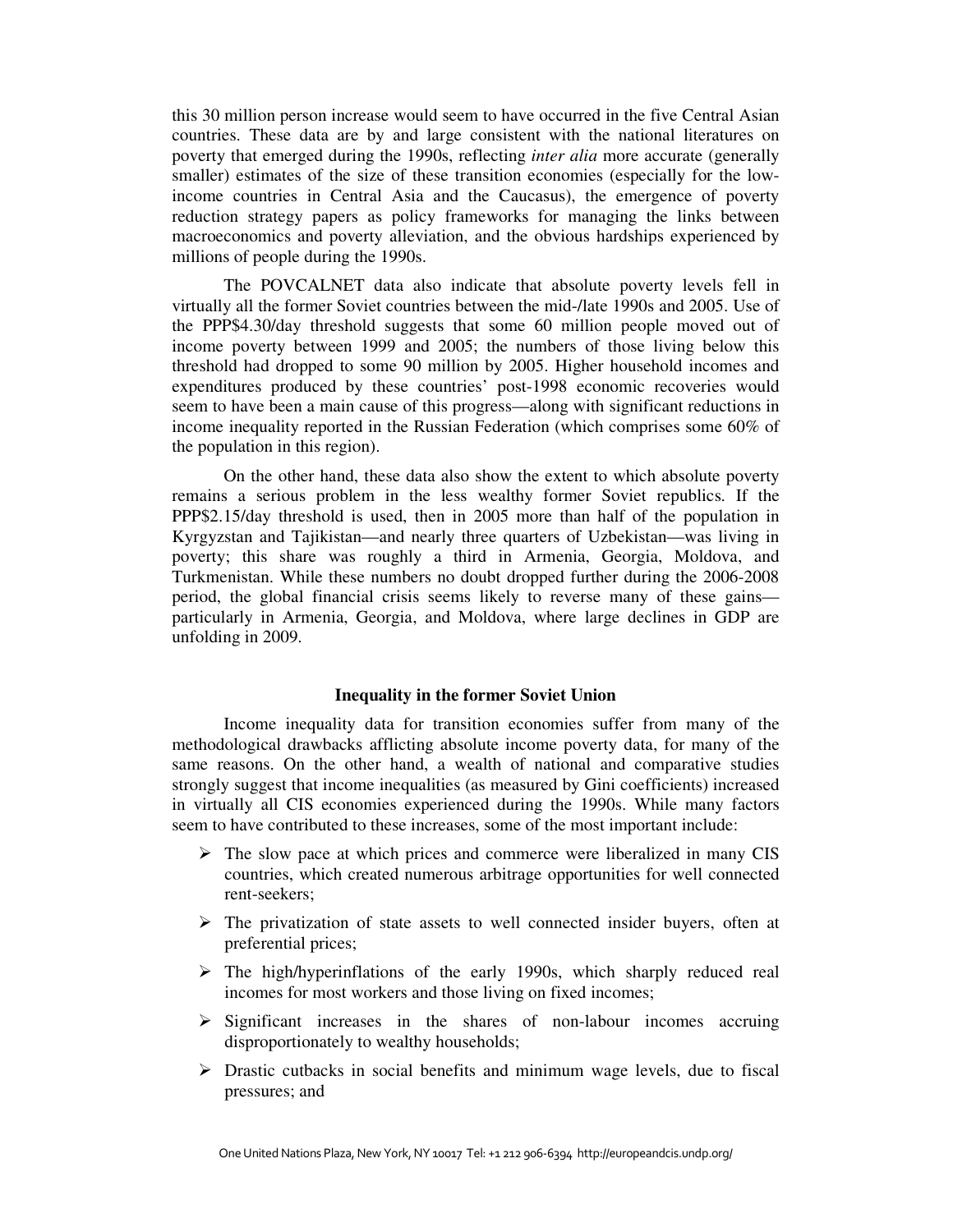| Table 3—Inequality trends in FSU countries (Gini coefficients) |      |      |      |      |      |      |      |      |      |  |
|----------------------------------------------------------------|------|------|------|------|------|------|------|------|------|--|
| Country                                                        | 1981 | 1984 | 1987 | 1990 | 1993 | 1996 | 1999 | 2002 | 2005 |  |
| Armenia                                                        | 0.44 | 0.44 | 0.44 | 0.44 | 0.44 | 0.44 | 0.50 | 0.53 | 0.50 |  |
| Azerbaijan                                                     | 0.35 | 0.35 | 0.35 | 0.35 | 0.35 | 0.35 | 0.36 | 0.37 | 0.17 |  |
| <b>Belarus</b>                                                 | 0.23 | 0.23 | 0.23 | 0.22 | 0.22 | 0.25 | 0.30 | 0.30 | 0.28 |  |
| Georgia                                                        | 0.37 | 0.37 | 0.37 | 0.37 | 0.37 | 0.37 | 0.38 | 0.40 | 0.41 |  |
| Kazakhstan                                                     | 0.26 | 0.26 | 0.26 | 0.29 | 0.33 | 0.35 | 0.33 | 0.35 | 0.34 |  |
| Kyrgyz Republic                                                | 0.26 | 0.26 | 0.26 | 0.37 | 0.54 | 0.43 | 0.35 | 0.32 | 0.33 |  |
| Moldova                                                        | 0.24 | 0.24 | 0.24 | 0.29 | 0.35 | 0.36 | 0.37 | 0.37 | 0.36 |  |
| <b>Russian Federation</b>                                      | 0.24 | 0.24 | 0.24 | 0.34 | 0.48 | 0.46 | 0.37 | 0.36 | 0.38 |  |
| Tajikistan                                                     | 0.32 | 0.32 | 0.32 | 0.32 | 0.32 | 0.32 | 0.32 | 0.33 | 0.34 |  |
| Turkmenistan                                                   | 0.26 | 0.26 | 0.26 | 0.30 | 0.35 | 0.39 | 0.41 | 0.41 | 0.41 |  |
| Ukraine                                                        | 0.23 | 0.23 | 0.23 | 0.25 | 0.26 | 0.35 | 0.29 | 0.28 | 0.28 |  |
| Uzbekistan                                                     | 0.25 | 0.25 | 0.25 | 0.29 | 0.34 | 0.41 | 0.45 | 0.45 | 0.45 |  |

 $\triangleright$  The appearance of significant arrears in social benefit and wage payments, particularly from state-owned enterprises and budget-funded institutions.

*Source: World Bank POVCALNET database.* 

The POVCALNET data base contains time series estimates for Gini coefficients, which are methodologically consistent with the absolute income poverty data described above. Although they are likewise not without quality concerns, these data can be used to monitor trends in relative poverty and inequality. These data show relatively low pre-transition inequality levels, followed by increases in inequality during the 1990s—increases that are only sometimes reversed with the return to economic growth after 1999. For every country (like Kyrgyzstan, Azerbaijan, Russia, Ukraine) which by 2005 could report significant declines in inequality relative to the 1990s, there are others (Armenia, Georgia, Kazakhstan, Turkmenistan, Uzbekistan) where the opposite trend is apparent, or where inequality levels seemed to remain relatively unchanged (Belarus, Moldova, Tajikistan). These data also indicate that, while a number of these countries continue to enjoy income inequalities that are well below developing country averages (Azerbaijan, Belarus, Ukraine), other countries (Armenia, Uzbekistan, Turkmenistan, Georgia) as of 2005 were reporting Gini coefficients in excess of .40.

#### **Poverty risk factors: Location, gender, age**

The available data on poverty in transition economy suggests that the risks of poverty in the former Soviet republics are particularly high for traditional low-income groups—pensioners and those unable to work, individuals living alone, single-parent families, families with many children.<sup>7</sup> They are also high for the "new poor" of the transformation, such as: $8<sup>8</sup>$ 

 $<sup>7</sup>$  This is a particular issue in Central Asia, where average family sizes are significantly larger than in</sup> other former Soviet republics.

<sup>8</sup> Falkingham, *op cit.*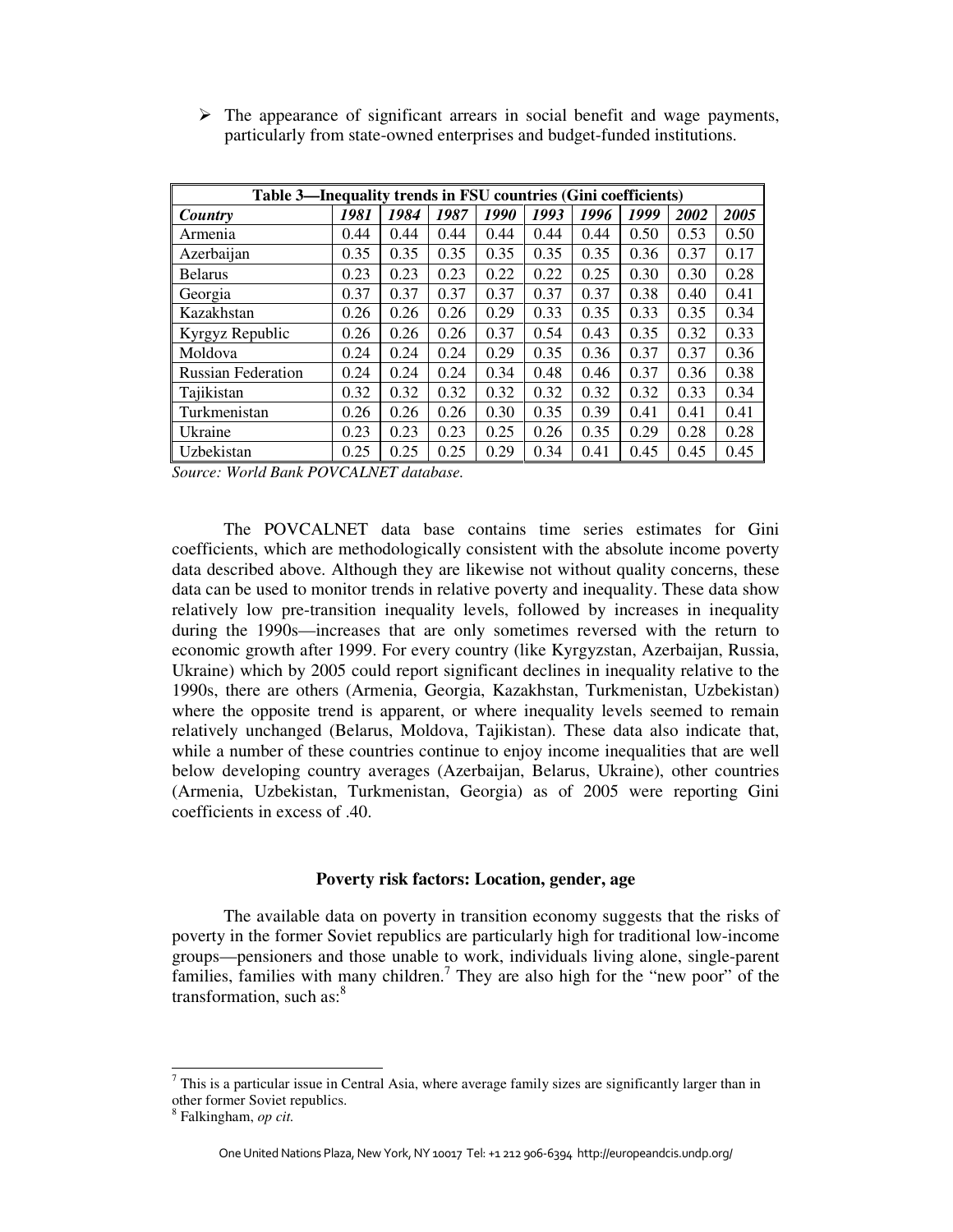- the unemployed (including officially employed workers on unpaid or partly paid leave, or who have experienced significant wage arrears) and their families;
- farm workers and petty traders, particularly in rural areas (and their families); and
- the working poor, including public servants in such sectors as education, health, science, and the arts (and their families);
- unemployed youth with no work experience; and
- refugees and internally displaces persons.

Research from the late 1990s and early years of the current decade points to large numbers of working poor. In Russia, the majority of the poor (87%) at this time lived in families where one or several members of the family was employed. In Ukraine, 78% of poor families had at least one member who was employed.<sup>9</sup> Poverty risks generally vary inversely with education levels as well. Locational (urban-rural) factors are important determinants of poverty levels in former Soviet republics: poverty rates in rural areas during the last ten years have generally been well above those in urban areas. Poverty in rural areas also concerns issues of access to quality education, health care, and other social services. Poverty levels in medium-sized and small towns—particularly in "company towns" where local economies rely heavily on small numbers of large companies that were products of the Soviet system—are likewise often well above rates reported for larger cities.

The gender dimensions of poverty in these countries differ noticeably from those of other regions.<sup>10</sup> On the one hand, the evidence on the feminization of poverty are ambiguous: the World Bank data shown in Table 4 below indicate that people living in female-headed households around the turn of the millennium were less likely to be living in poverty than those in male-headed households. World Bank data also suggest that, with the exception of Tajikistan, significant gender differences in primary and secondary education attendance or completion rates are not apparent. Outside of Central Asia, secondary education attendance rates for women are generally above those for men. Likewise, the ratio of female to male labour force participation rates has increased in most former Soviet countries over the course of the transition. And demographic data show that women in Russia, Belarus, Ukraine, and Moldova outlive men in these countries by 9 to 13 years (well above global averages).

On the other hand, as in other regions, gender remains an important indicator of vulnerability in the former Soviet republics. Women in these countries earn less than men (in Tajikistan this gap had reached  $25\%$  in 1999<sup>11</sup>); unemployment rates for women in these countries are generally higher than for men. The sharp cutbacks in

 9 See, for example, Ovcharova, L., *Bednost' v stranakh s perekhodnoi ekonomikoi*, presented at a regional conference on "Sotsial'naya politika realii XXI veka: regional'nyi aspekt," Barnaul, October 2002; and Libanova, E., "Bednost' v Ukraine: diagnoz postavlen—budem lechit?", *Zerkalo nedeli*, № 337, 2001 (http://www.zerkalo-nedeli.com/ie/archiv/337/).

<sup>10</sup> See Paci, P., "Gender in Transition", World Bank, 2002; and *Development and Transition*, December 2007

<sup>(</sup>http://www.developmentandtransition.net/index.cfm?module=ActiveWeb&page=IssuePreview&Issue  $ID=20$ ).

<sup>11</sup> World Bank, *Growth, poverty, and inequality: Eastern Europe and the former Soviet Union*, 2005, p. 136.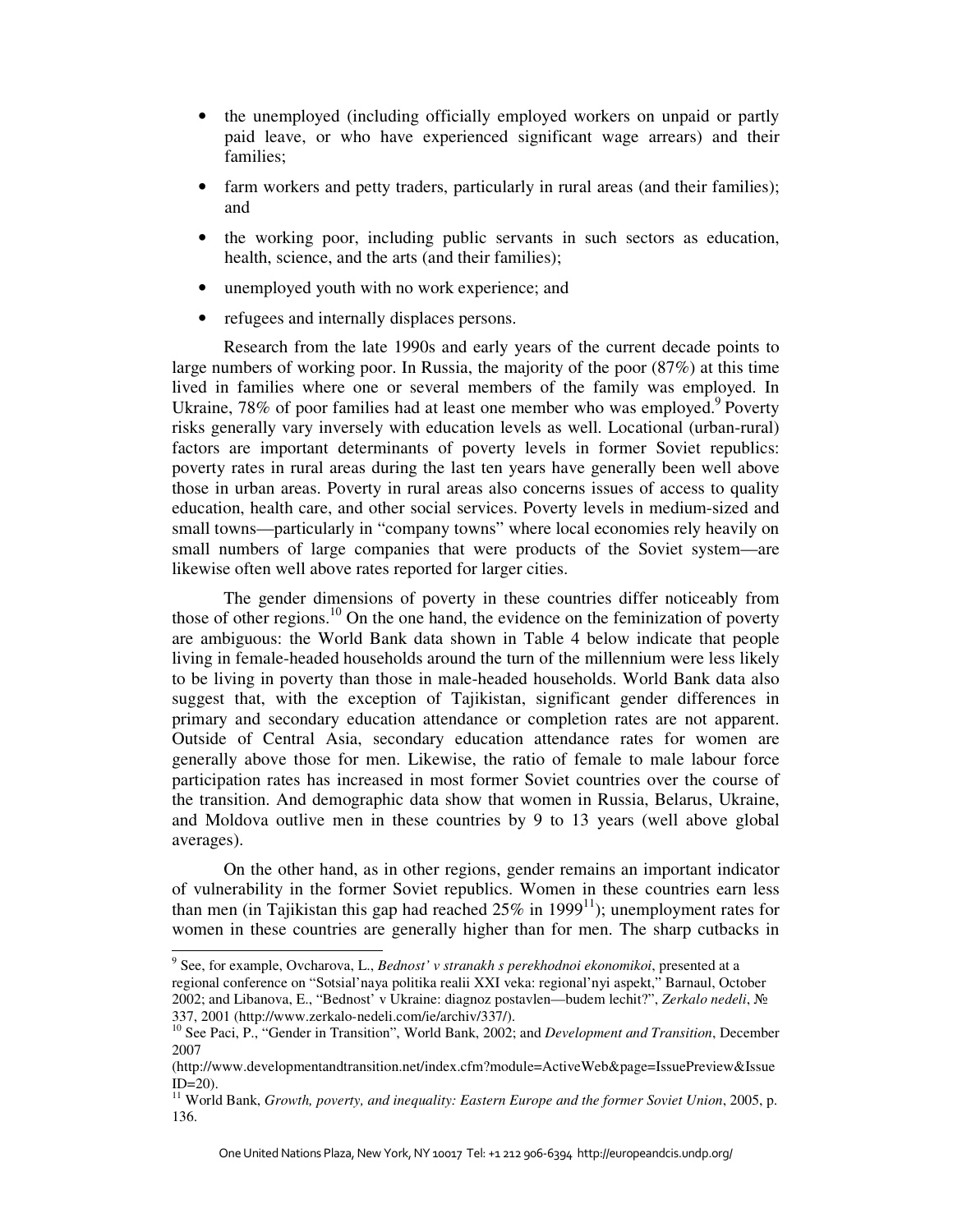social services that took hold in the early 1990s disproportionately affected women, for whom the role of primary care giver within the household increases the importance of access to quality child care, health care, and education. The collapse of the Soviet system has also meant the reappearance or deepening of traditional gender roles (particularly in Central Asia and the Caucasus), which are sometime difficult to reconcile with contemporary beliefs about gender, choice, and development.<sup>12</sup> Perennial concerns about domestic violence remain.

|            |           | Gender of household head by:            |     |             |                     |  |  |  |  |  |
|------------|-----------|-----------------------------------------|-----|-------------|---------------------|--|--|--|--|--|
|            |           | Poverty level*<br><b>Male</b><br>Female |     |             | Poverty structure** |  |  |  |  |  |
| Country    | Year      |                                         |     | <b>Male</b> | Female              |  |  |  |  |  |
| Russian    | 1997      | $10\%$                                  | 7%  | 38%         | 62%                 |  |  |  |  |  |
| Federation | 2002      | $9\%$                                   | 6%  | 32%         | 68%                 |  |  |  |  |  |
| Ukraine    | 2002      | $2\%$                                   | 2%  | 48%         | 52%                 |  |  |  |  |  |
|            | 1998      | 63%                                     | 58% | 66%         | 34%                 |  |  |  |  |  |
| Moldova    | 2003      | 38%                                     | 32% | 63%         | 37%                 |  |  |  |  |  |
| Armenia    | 1998-1999 | 52%                                     | 54% | 72%         | 28%                 |  |  |  |  |  |
|            | 2003      | 46%                                     | 42% | 73%         | 27%                 |  |  |  |  |  |
|            | 1997      | 41\%                                    | 37% | 67%         | 33%                 |  |  |  |  |  |
| Georgia    | 2003      | 46%                                     | 45% | 69%         | 31%                 |  |  |  |  |  |
|            | 2001      | 26%                                     | 18% | 63%         | 37%                 |  |  |  |  |  |
| Kazakhstan | 2003      | 18%                                     | 10% | 63%         | 37%                 |  |  |  |  |  |
| Kyrgyzstan | 2000      | 75%                                     | 55% | 73%         | 21%                 |  |  |  |  |  |
|            | 2003      | 67%                                     | 36% | 79%         | 21%                 |  |  |  |  |  |
|            | 2000-2001 | 50%                                     | 39% | 81%         | 19%                 |  |  |  |  |  |
| Uzbekistan | 2003      | 43%                                     | 29% | 83%         | 17%                 |  |  |  |  |  |

**Table 4—Gender dimensions of poverty in former Soviet republics** 

*Source: World Bank, Growth, poverty, and inequality: Eastern Europe and the former Soviet Union, 2005, pp. 250-53.* 

*\* On the basis of the PPP\$2.15/day poverty line, 2000 PPP exchange rates.* 

*\*\* Sums to 100%.* 

<u>.</u>

If the associations between old age, gender, and poverty in the former Soviet republics are complicated, the links between youth and poverty seem less so. World Bank data $13$  indicate that, for every country in the region for which comparable data were available before and after the turn of the millennium, individuals age 15 and under are at greater risk of poverty than those over 65—often very much so. Whereas the elderly in 2003 only rarely accounted for more than 10% of those living in poverty in CIS countries,<sup>14</sup> children 15 and under accounted for  $25\% - 45\%$  of those living in poverty. These trends are particularly stark in Central Asia: members of families in Kyrgyzstan with three or more children faced a 90% poverty risk in 2003; in

 $12$  Polygamous practices have returned to some areas in CIS countries in which large gender imbalances have appeared, due to armed conflict or the out-migration of male workers. The Russian Federation's Republic of Ingushetia (in the Northern Caucasus) actually passed legislation legalizing polygamous marriages in the late 1990s. This law was struck down by the federal authorities.

<sup>13</sup> World Bank, *Growth, poverty, and inequality: Eastern Europe and the former Soviet Union*, 2005, pp. 250-53.

Measured according to the PPP\$2.15/day poverty line.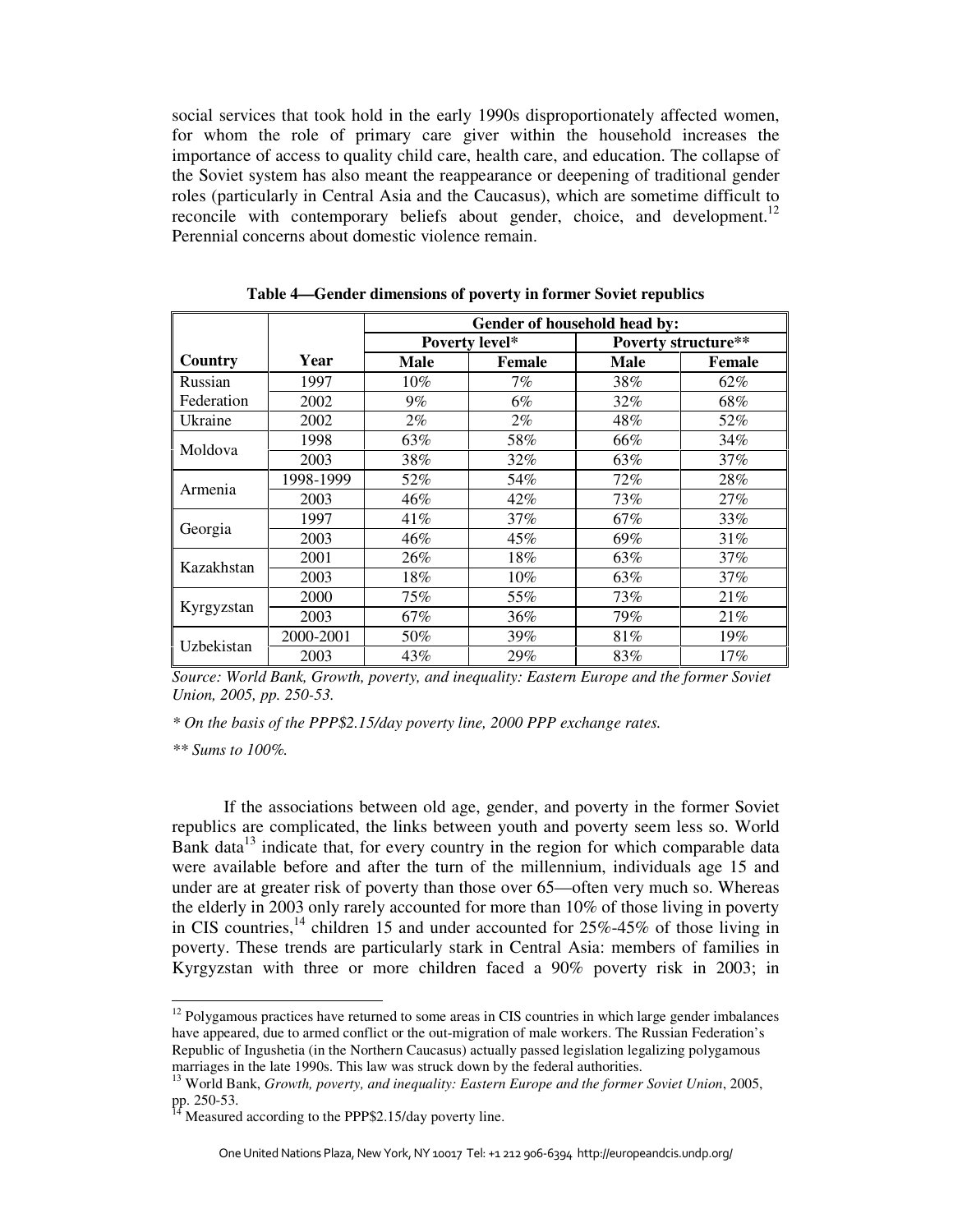Uzbekistan, nearly half (49%) of those living in poverty in 2003 were members of families with at least three children.

### **Poverty and social policy**

The increases in poverty these countries experienced during the 1990s are an indictment of the social policy frameworks then in place. Here, three issues are fundamental. First, funding for social services and social protection fell sharply, due to sharp declines in GDP and in shares of GDP available for social policy via public sector redistribution. Second, the social policy frameworks inherited from the Sovietperiod have proved quite ineffective in helping those most in need of social assistance during the transition. Two decades after the dissolution of the USSR, some countries (e.g., Armenia, Russia, Kyrgyzstan, Ukraine, Kazakhstan) have made much more progress than others in putting place the institutions and policies needed to effectively measure, monitor, and respond to poverty and inequality. Effective poverty reduction therefore requires both resources and social policy reform. Third, these policy frameworks are also poorly placed to address the growing threats to household access to utility services (especially electricity and water supplies, also communal services) that are afflicting much of the region.

The labour market and social policy (pensions, health care, education, social protection) frameworks inherited from the Soviet period suffer from significant gaps between the "desirable" (stated goals of universal social benefit coverage, extensive labour market protection, "free" access to quality health and education services) and the "feasible", in terms of these countries' demographic trends, post-communist propensities for tax evasion, and not-unlimited state capacity. In particular:

- The high tax rates needed to fund universal benefit and extensive formal worker protection schemes, and centralised wage setting mechanisms, can drive significant amounts of economic activity into the informal sector, where taxes are not collected, and *de facto* worker protection and wage levels fall far short of *de jure* prescriptions. The sustainability of pension and health care systems is jeopardised by unfavourable demographic and employment trends, reflecting the merciless logic of aging, shrinking labour forces and the rationalisation of post-communist labour demands. Complicated tax, benefit, and protection systems overwhelm the not-unlimited capacity of the relevant stage agencies and depress job creation rates.
- The relatively extensive and complicated social benefit systems bequeathed by the Soviet system can create disincentives to work ("poverty traps") that take people out of the labour force, further reducing employment. This is particularly an issue for Roma in Southeast and Central Europe, and for lowskilled workers in general.
- State budgets do not have enough income to pay teachers, doctors, etc., "what they are worth", thereby worsening the quality of services and strengthening tendencies (inherited from socialism) toward corruption. These problems are exacerbated by skill mismatches within these institutions (e.g., too many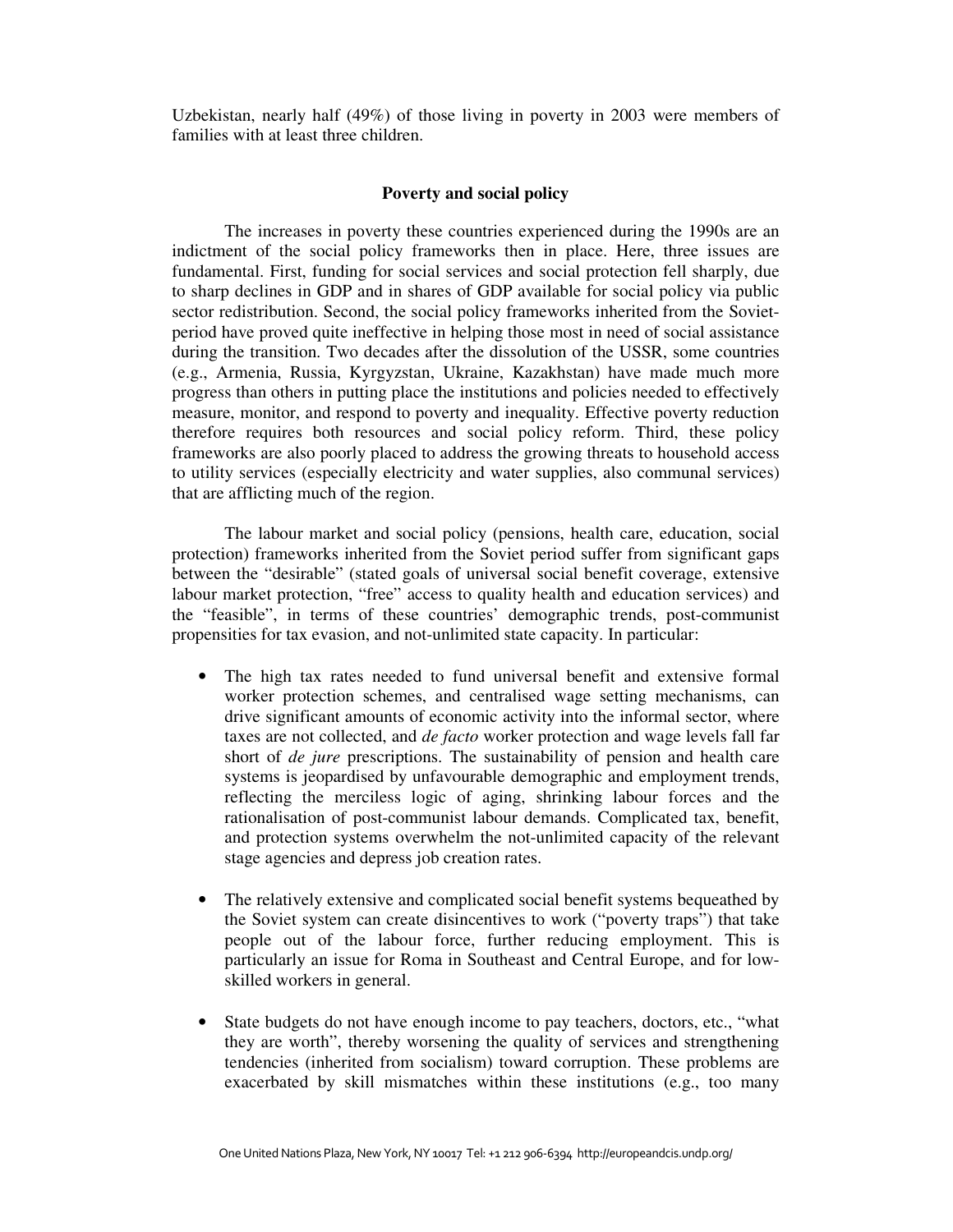teachers for shrinking primary school classes; too many health care specialists but not enough primary care doctors . . . ).

- The emphasis on universal (but often low or poor-quality) social protection schemes often precludes the targeting of vulnerable groups. The focus on categorical (as opposed to targeted by vulnerability) benefit schemes generates a profusion of complicated and overlapping beneficiary categories, many of which do not provide support to those who are in greatest need. In Russia, prior to reforms in 2005 that simplified and monetised many of these benefits, the federal government alone provided some 156 different social payments, credits, price discounts, and subsidies to more than 236 different categories of social groups (e.g., the children and grand children of World War II veterans). This complexity burdens the not-unlimited administrative capacity of social welfare agencies, promotes corruption, and reduces the take up of these benefits.
- Passive labour market policy instruments (i.e., payment of benefits) are emphasised over active labour market policies, welfare to work programmes, and the like.

These systems, combined with unfavourable demographic trends and the large declines in incomes that took hold in the 1990s, play a large role in explaining the sharp increases in poverty and inequality that took hold in the first decade of transition. Despite the large burden on companies imposed by the redistribution of some 30-45% of GDP through the public sector,<sup>15</sup> the state often remains unable to target support to those who need it most. However, the large state programmes that provide universal benefits to the middle classes (e.g., subsidised public education, health care) and employment for powerful lobbies (e.g., teachers, doctors) are politically hard to change.

This picture is not a disaster, of course. Some potentially vulnerable people are kept out of poverty by these measures. Still, other vulnerable communities (e.g., Roma) who are most in need of assistance are poorly served by these systems. And prospects for economic and employment growth are constrained by the high taxes needed to fund these benefit systems.

In response to these problems, many former Soviet republics have introduced reforms (often under the aegis of the World Bank, with the support of the European Commission) that have sought to better target social benefits, reduce the unintended side effects of tax systems and labour market regulations, strengthen work incentives, and shore up the sustainability of pension and health care systems in the face of unfavourable demographic trends. Specific measures have included:

*Tax reforms:* These generally correspond to the "flat tax" motif, based on tax simplification (reducing tax rates and the numbers of exemptions) and aligning the *de jure* tax burden with the *de facto* capacity of the tax administration. These reforms are most common for value added, personal, and corporate income taxes; they are less

<sup>&</sup>lt;sup>15</sup> By contrast, this share is in the 20-25% range in the low-income countries of the Caucasus and Central Asia.

One United Nations Plaza, New York, NY 10017 Tel: +1 212 906-6394 http://europeandcis.undp.org/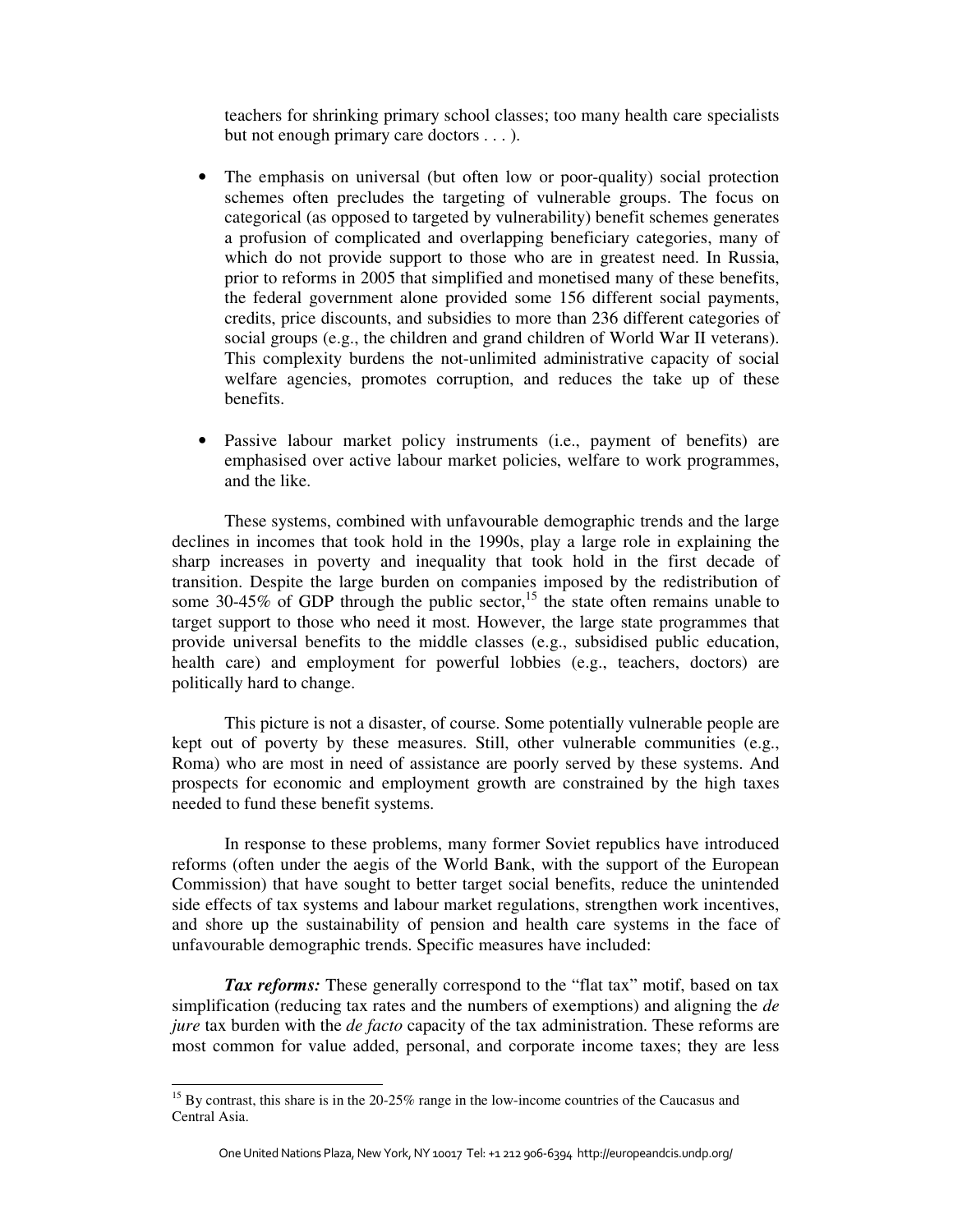common for social security taxes. This is perhaps regrettable, as it is often the latter which introduce the greatest distortions into labour markets.

*Labour market reform.* Specific measures include:

- Labour code reform, to align *de jure* employee protection legislation with the *de facto* capacity of the state bodies charged with its enforcement. By making it easier to fire workers and hire workers on short-term contracts with fewer benefits, this can increase employment.
- Shifting from passive labour market policies (i.e., paying out unemployment benefits) to active labour market policies (training, public works, apprenticeships). However, as in other regions, there is little evidence from the region proving that active labour market policies have a perceptible impact in the face of unfavourable macroeconomic conditions (i.e., when large aggregate imbalances between labour demand and supply are present).
- Engaging the private sector in employment generation by subsidising the employment of "marginal" workers, introducing "welfare to work" schemes, and permitting private employment companies to compete with labour offices in finding jobs for workers. Corporate social responsibility frameworks can be quite important in this respect.
- Decentralising collective bargaining systems, to allow wages to more flexibly reflect local labour market forces and increase employment.

*Social benefit reform.* Specific measures include:

- Reducing the scale and frequency of poverty traps by increasing incentives for proactive, otherwise desirable behaviour by social benefit recipients via conditional cash transfers (e.g., linking child support payments to school attendance or unemployment benefits to participation in training courses; providing benefits in the form of vouchers that can not be spent on alcohol and cigarettes; etc.).
- Restructuring social policy frameworks to reflect changing demographics, such as: (i) introducing fully funded obligatory private pension funds (as has occurred in Kazakhstan); (ii) restructuring primary schools to reflect shrinking class sizes; and (iii) emphasising preventive health care.
- Introducing competition and other market principles into the provision of social services (e.g., tendering social service delivery to private companies, NGOs).

These reforms, which are generally supported by the European Commission as being in line with the European Social Charter and the Lisbon Strategy, have recorded a number of successes. These are most apparent in:

*Reduced tax burdens:* In much of the region (e.g., Russia, Georgia, Moldova), reforms introduced after the turn of the millennium reduced tax rates without reducing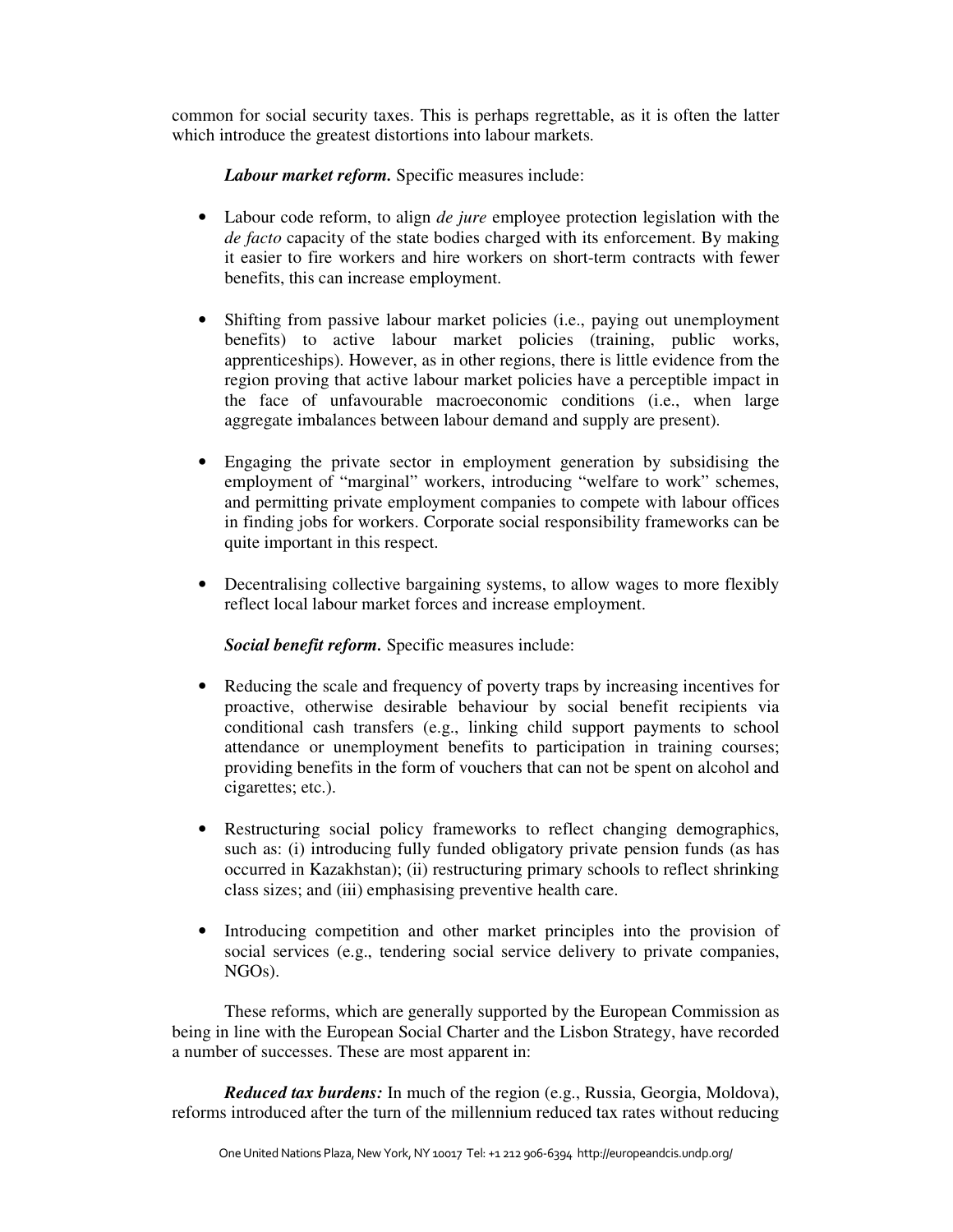tax revenues, by broadening the tax base and reducing the numbers of exemptions. These "flat tax" reforms are widely seen as helping to reduce corruption and accelerate GDP and employment growth.

*More sustainable pension systems*, as growing numbers of younger workers are paying for their own retirement rather than relying on transfer payments from future workers. Pension reforms have also boosted the demand for domestic securities, deepening financial systems and increasing fiscal space. Within the former Soviet republics, pension reforms of this sort were first introduced in Kazakhstan in the 1990s; they have since spread to Russia and elsewhere.

*Labour market and social policy reforms* have increased employment, and rationalised social protection systems, by "making work pay". The introduction of new labour codes in a number of former Soviet republics after the turn of the millennium has been accompanied by more rapid employment growth.

However, these reforms also have their downsides, which can be associated with their ("neoliberal") emphases on market-based solutions to social problems. Even when beneficial for society as a whole, these emphases can have unfortunate effects for vulnerable groups. For example:

*Innocent losers:* Children can suffer when their parents lose their social benefits because they are unwilling or unable to return to/enter the labour force. Workers who benefited from more extensive employee protection measures and were in no danger of becoming redundant can be victimised by labour market deregulation that reduce the employment protection they receive.

*Pension reform—demographic and financial challenges.* The collapse of financial markets that were the harbinger of the global financial crisis raised the spectre of under-funded (or otherwise poor supervision of) private pension funds.<sup>16</sup> While financial markets since the second quarter of 2009 have rallied, at least some of the bloom has come off the rose of state pension privatisation. In Russia and Ukraine, the demographic pressures that are driving increases in retirement ages also feature increases in male mortality rates and constant or declining male life expectancy. Growing numbers of men are therefore dying before reaching pension age.<sup>17</sup>

*Successful health care reforms are few and far between.* Attempts at strengthening the role of market forces—especially in terms of competition among health care providers and insurers, increased consumer choice, and the introduction of explicit patient co-payments—have been conspicuous in their lack of robust successes.

*Popular reactions against benefit reductions, actual and perceived:* In January 2005, millions of demonstrators in the Russian Federation protested the "monetisation" of social benefits which (among other things) attempted to simplify and better target Russia's social protection mechanisms. Public opinion ran strongly

<sup>&</sup>lt;sup>16</sup> Whether they have become as under-funded as public pension systems remains an open question.

<sup>&</sup>lt;sup>17</sup> While this convergence may boost pension systems' long-term sustainability, it can also serve as a quintessential example of "throwing out the baby with the bathwater". It also illustrates how gender issues in the region concern men as well as women.

One United Nations Plaza, New York, NY 10017 Tel: +1 212 906-6394 http://europeandcis.undp.org/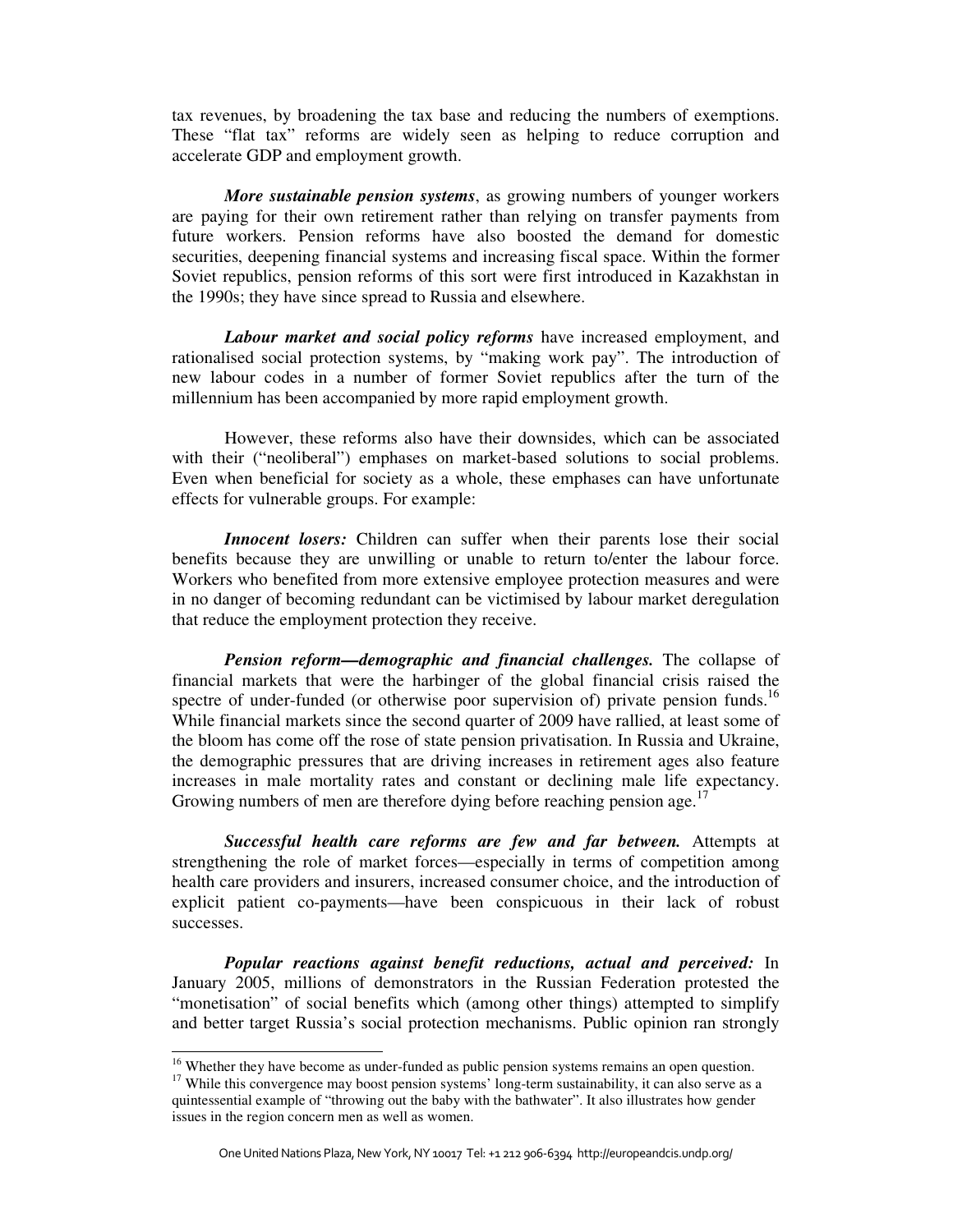against "making people pay for things that used to be free" (e.g., free public transport for World War II veterans).

*Education reform—not enough?* Deep changes in demographics, labour market trends, and technologies have made education reform inevitable in much of the region. Important progress has been made in a number of areas, particularly curricular reform and the introduction of distance learning. In three respects, however, serious problems remain. First, education systems continue to produce graduates with skills that are poorly aligned with post-communist labour market demands. Second, problems of corruption—particularly in post-secondary education institutions—are clearly deepening in many former Soviet republics. Anecdotal evidence indicates that the quasi-purchasing of university degrees in former Soviet republics is leading growing numbers employers and graduate schools in OECD countries to dismiss these degrees as worthless pieces of paper. Third, corruption and other "informal user fees" (often due to low teacher salaries) are limiting access to quality education services for growing numbers of students from poor or vulnerable families.

*Trafficking and exploitation in the workplace:* The emphasis on market mechanisms in many of these reforms reflects the limited capacity of state institutions charged with labour market regulation and social service provision. However, this emphasis on aligning the *de jure* responsibilities of state regulatory and control agencies with the *de facto* institutional capacity may downplay the need to strengthen this capacity, in order to better protect social and labour market rights. For example, human trafficking and other forms of worker exploitation can be partly addressed by removal of counter-productive labour market regulations—particularly in terms of migration regimes. But more capacity in border control and law enforcement institutions, as well as in labour market inspectorates, is also clearly needed. This is clearly the case in the poorer former Soviet and West Balkan countries, where democratic controls over security sectors are quite weak.

 How serious are social policy inadequacies in the region? Recent World Bank research provides a rough-and-ready guide to social policy effectiveness in transition economies by comparing them in terms of the shares of: (i) GDP devoted to social protection (narrowly defined, so that spending on pensions and other social insurance programmes are excluded); and (ii) poor households that actually benefit from these social protection programmes. These results, which are shown in Graph 1 below, are not terribly encouraging. Compared to all the transition economies in Europe and Central Asia, the CIS countries (and Georgia) fall into one of three groups:

- $\triangleright$  Countries that devote relatively large shares (compared to regional averages) of GDP to social protection (thus defined), but for whom coverage of poor households is relatively weak—Ukraine and Uzbekistan;
- $\triangleright$  Countries which are relatively good at targeting benefits to poor households, but which devote relatively small shares of GDP to social protection— Azerbaijan, Belarus, and Russia; and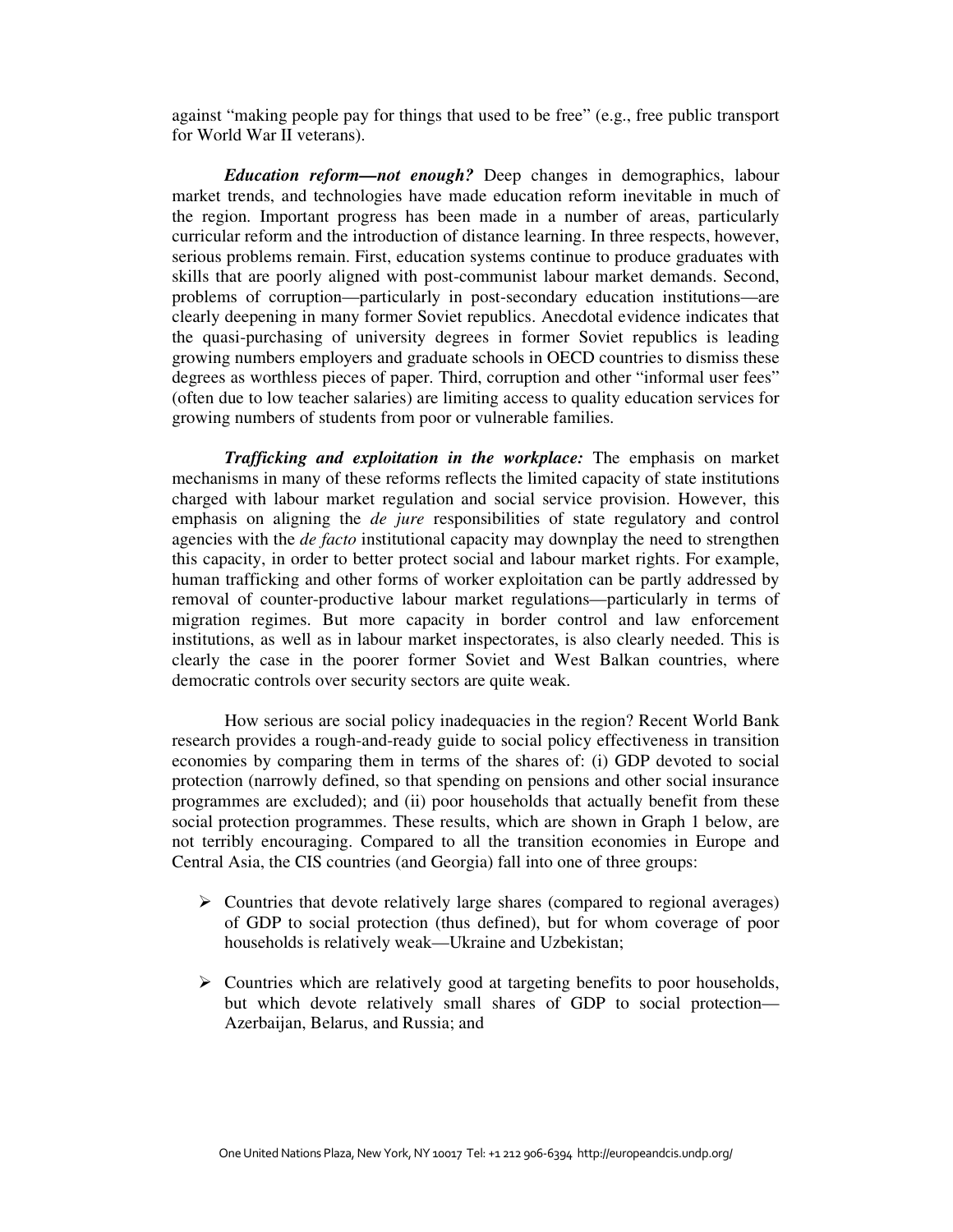$\triangleright$  Countries that devote relatively small shares of GDP to social protection and for whom coverage of poor households is relatively weak—Armenia, Georgia, Kazakhstan, Kyrgyzstan, and Tajikistan.<sup>18</sup>



 While not without their problems, these data suggest that, relative to their comparators (i.e., the new member states of the European Union, Turkey, and the West Balkan countries), the former Soviet republics continue to face important social policy reform challenges.

Developments during the past 2-3 years have also underscored the importance of declining access to energy, water, and communal services. Household tariffs for these services were typically set at zero or at minimal amounts during the Soviet period; their provision was funded almost completely from central budgets. Two decades on, Soviet-era beliefs that provision of these services should be "free" have begun to give way to market realities, as central subsidies for these services have been drastically reduced. However, tariffs charged by service providers (typically utilities and local governments) have not kept up with sharp increases in the costs of service delivery. World Bank research indicates that, in 2002, nominal residential electricity tariffs in 2002 were at cost-recovery levels in only 14 of the 19 countries in the Europe and Central Asia region studied. In Tajikistan and Uzbekistan, these tariffs were at 24-25% of cost-recovery levels; in Albania, Azerbaijan, Kyrgyzstan, and Russia, they were at 50-55% of cost-recovery levels.<sup>19</sup> This has resulted in an on-

<sup>&</sup>lt;sup>18</sup> Turkmenistan was not included in this study.

<sup>19</sup> Source: Lampietti *et al.*, *Power and People: Electricity Sector Reforms and the Poor in Europe and Central Asia*, World Bank, 2006, p. 166.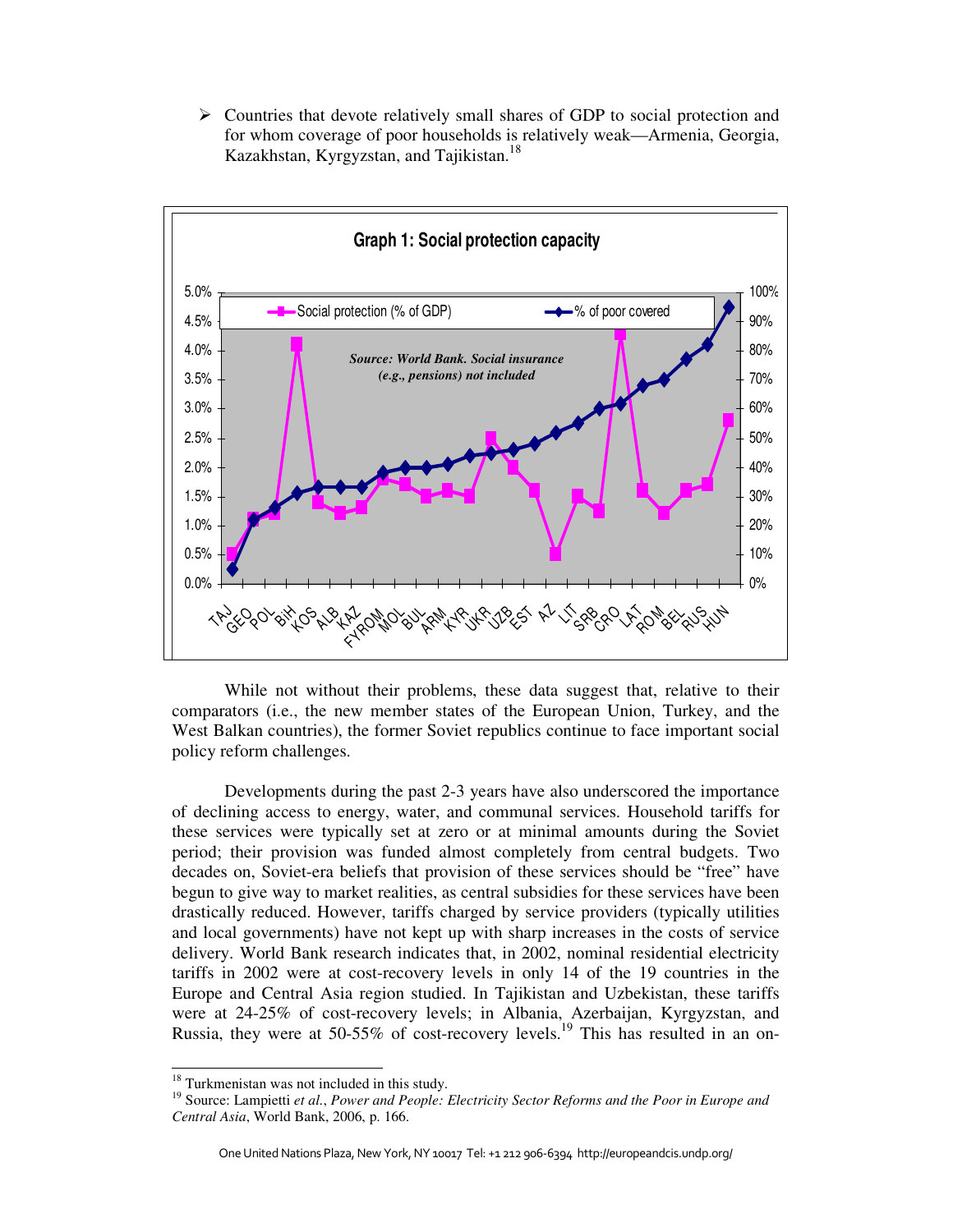going decapitalization of local-level energy, water, and communal service infrastructures, as well as in rapid tariff growth as service providers struggle to remain solvent. These problems were further exacerbated by the rapid growth in global energy prices that took place during  $2007-2008$ <sup>20</sup> When combined with the sharp increases in food prices occurring at this time, these trends pose particular hardships for vulnerable households in the region's poorer economies.

These problems are particularly apparent in the low-income countries of Central Asia. Following a decade of apparent recovery from 1992-1996 civil war and strong economic growth, Tajikistan during the winter of 2007-2008 experienced a "compound crisis" of interlinked water and energy insecurity. Already weakened by two decades of energy- and water-sector mismanagement, the national electrical energy infrastructure buckled under the strains of severe winter weather. Although the winter of 2008-2009 was much milder, drought conditions aggravated these water/energy tensions in Tajikistan and caused them to spread to neighbouring Kyrgyzstan—necessitating emergency humanitarian appeals in both countries. Hundreds of thousands of households and small businesses in Tajikistan and Kyrgyzstan lost access to reliable electricity, and often water and sanitation, services. Evidence of accumulating water and energy insecurities in Uzbekistan, while less transparent, can also be found. These local drought conditions during 2008 also interacted with spiralling global food prices to raise new food security concerns: official statistics indicate that food prices last year rose by some 25-35% across Central Asia.

Although the drought of 2008 now seems to have ended, the mismanagement of Central Asia's water resources continues—as evident in the region's extremely high per-capita water consumption levels; $^{21}$  the on-going desiccation of the Aral Sea and growing threats of land degradation and desertification in the Aral Sea basin; continued extensive reliance on the water-intensive cotton monoculture in Uzbekistan, Turkmenistan, and Tajikistan; and perennial tensions between upstream and downstream countries regarding the water/energy nexus, as well as the prospective construction of large hydropower plants in the upstream countries. Although global food prices collapsed during the second half of 2008, food security concerns in Central Asia continue; national statistics indicate that food prices across Central Asia during the first half of 2009 were 8-10% above year-earlier levels. Electricity/gas/water/communal service tariffs paid by households typically increased at double or triple this rate.

Longer term, Central Asia faces the challenges of climate change adaptation, particularly in the form of melting glaciers and eventual changes in the levels and timing of river flow from snowmelt.<sup>22</sup> All this despite the fact that, as the data in

 $20$  IMF commodity price data indicate global energy prices have risen by more 50% since 2003. Prices for primary energy (especially gas) traded among former Soviet Republics have risen significantly faster.

<sup>&</sup>lt;sup>21</sup> According to 1998-2002 FAO data (http://www.fao.org/nr/water/aquastat/dbase/index.stm), percapita water use in Turkmenistan was the highest in the world; the other four Central Asian countries were the third- through sixth-largest per-capita water consumers.

<sup>&</sup>lt;sup>22</sup> Some 87% of the runoff in the Aral Sea basin is generated by snow and glacier melt in the mountainous upstream countries. (Source: "Central Asia – Regional and National Water Sector Review", UNDP, 2008; available at

http://waterwiki.net/index.php/Central\_Asia\_%E2%80%93\_Regional\_and\_National\_Water\_Sector\_Review.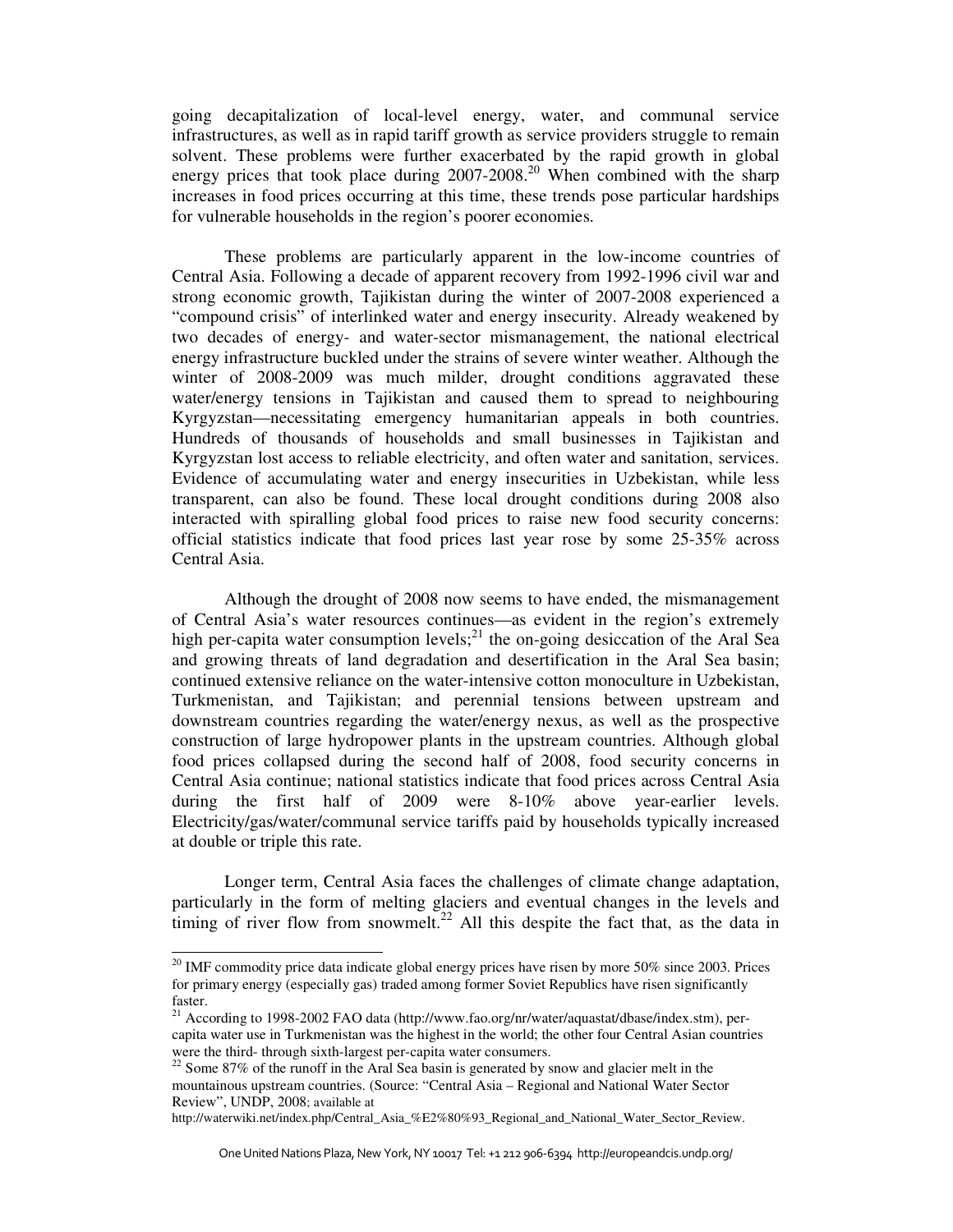Charts 1 and 2 below show, problems of access to improved water sources and sanitation services were important even before the compound crisis—particularly for Tajikistan and Kyrgyzstan. The absence of significant improvements in these indicators during the post-Soviet period must likewise be a matter of concern.



Water, energy, and food insecurities may be particularly sharp in Central Asia, but they are hardly unique to this sub-region. In 2004, 23% and 46% of the population in Azerbaijan did not have access to improved water and sanitation services, respectively; the numbers for Moldova were 8% and 32%. (Power shortages are all too common in much of Kosovo and, during times of drought, parts of Albania.) Deforestation (and its associated consequences of soil erosion, increased flooding and landslides, biodiversity loss) in parts of the Caucasus and the Western Balkans reflect reductions in access to energy services (due in part to sharp increases in heat, electricity, and gas tariffs) and increased reliance of wood fuel for heating and cooking. Despite these higher energy prices, tariffs for electricity and gas services across the CIS region remain well below world levels—as (not surprisingly) do energy efficiency indicators. Households and businesses across the region are facing sharply higher prices for electricity, water, and communal services, as service providers struggle to extend services to new users, or maintain existing service levels while compensating for decades of tariffs set below cost-recovery levels.

Rising food prices and utility tariffs are affecting household incomes and vulnerability even in middle-income countries where physical access to food, water, and energy is generally not an issue. In Ukraine, for example, despite the economic crisis and collapsing domestic demand, communal service tariffs rose 30% during the first half of 2009 (over the same period in 2008), while food prices were up 14%. Similar trends are apparent in Belarus: official data show that household electricity tariffs were up 38% in the first half of the year; food prices rose 17%. For Turkey, the corresponding figures were 21% and 9%, respectively. The anticipated repricing of carbon—key to climate change mitigation prospects, both globally and in the region—will put further strains on the region's energy inefficient economies, as well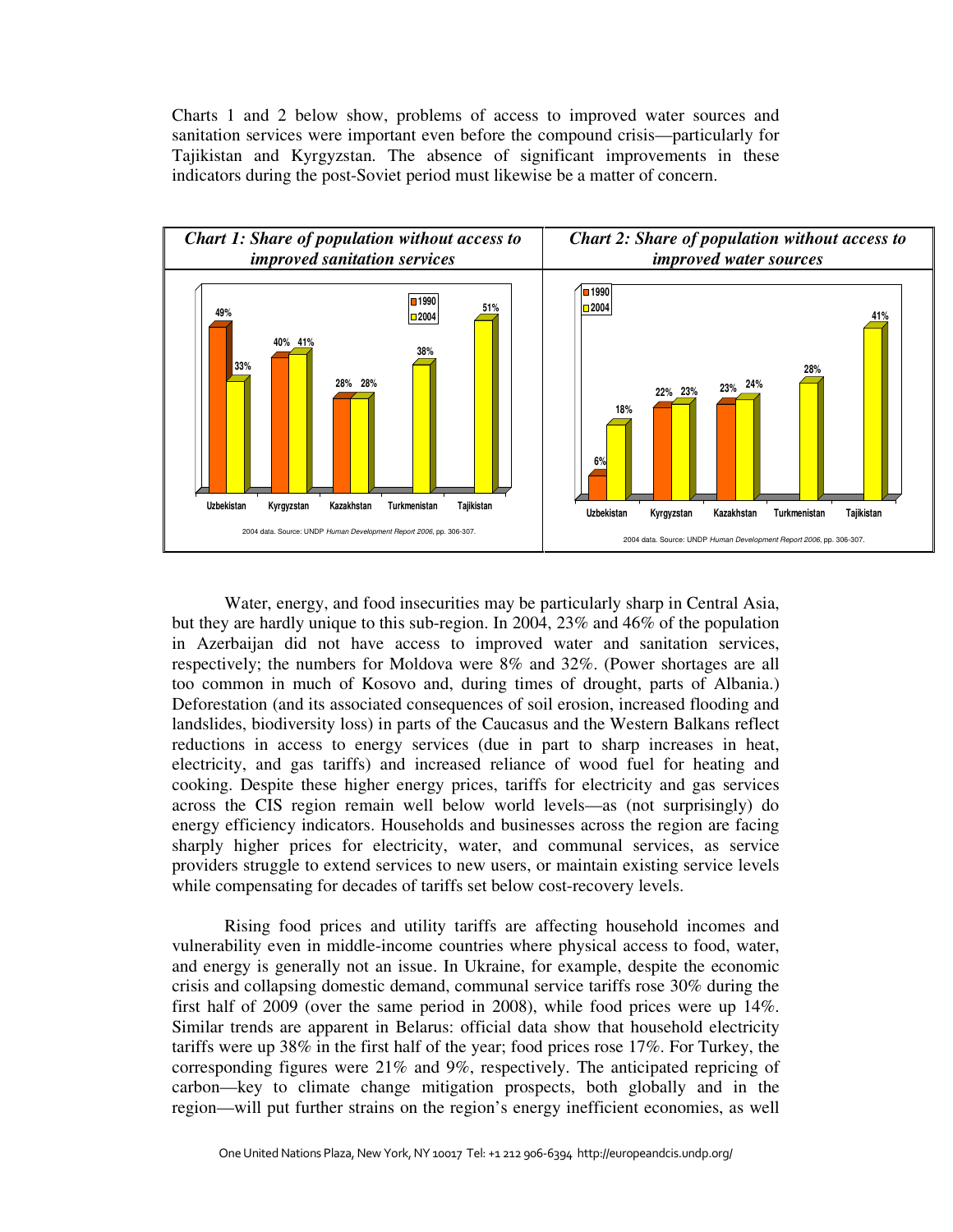as on low-income household budgets. It will further reinforce the importance of accelerating the development of alternative, renewable energy sources, and of reforming legal, regulatory, and commercial structures to strengthen incentives for their use.

|                | <b>Those living below</b><br>the poverty line: <sup>23</sup> |            |       | <b>Inflation</b><br>rates: $^{24}$ | <b>Population</b><br>without access to<br>improved: <sup>25</sup> | GDP<br>change |            |
|----------------|--------------------------------------------------------------|------------|-------|------------------------------------|-------------------------------------------------------------------|---------------|------------|
| Country        | Millions                                                     | Pop. share | Food  | Energy <sup>26</sup>               | water                                                             | sanitation    | (2009: H1) |
| <b>Belarus</b> | 0.7                                                          | $7\%$      | 17%   | 38%                                | $0\%$                                                             | 16%           | $0\%$      |
| Kazakhstan     | 7.5                                                          | 50%        | 8%    | $17\%$                             | $14\%$                                                            | 28%           | $-2\%$     |
| Kyrgyzstan     | 4.6                                                          | 90%        | $9\%$ | $30\%$                             | 23%                                                               | 41%           | $2\%$      |
| Russia         | 27.9                                                         | 19%        | 12%   | 25%                                | 3%                                                                | 13%           | $-11\%$    |
| Tajikistan     | 5.9                                                          | 90%        | 10%   | 58%                                | 41%                                                               | 49%           | 3%         |
| Ukraine        | 7.1                                                          | 15%        | 14%   | 30%                                | $4\%$                                                             | $4\%$         | $-19%$     |

**Table 5—Select vulnerability indicators in CIS countries** 

*All data are from national statistical offices unless specified otherwise.* 

Quantifying degrees and trends in household vulnerability is not a simple task. However, a rough-and-ready set of vulnerability indicators is presented in Table 5 above, in the form of first-half 2009 food- and energy-price inflation in select CIS countries, World Bank POVCALNET income poverty data (comparable across countries), data on access to improved water and sanitation services, and GDP trends during the first half of 2009 (showing the overall impact of the economic crisis). Regrettably, the income poverty data (measured against a threshold of \$4.30 in daily per-capita expenditures, in purchasing-power-parity terms) are from 2005; income poverty levels in all the countries shown in Table 5 clearly fell further during 2006- 2008. But even if, for the sake of argument, income poverty rates were cut in half during these three years, then at the end of 2008 (i.e., at the start of the crisis) some 40 million people in the Europe and CIS region would still have been living on PPP\$4.30/day, or less. Since expenditures on food and utilities comprise between oneand two-thirds of the consumer price index in these countries, and since household incomes in these countries are either stagnant or declining, food- and energy-price inflation trends of the magnitudes now being reported can have a significant impact on real household income, food security, and access to energy, water, and sanitation services.

# **Some tentative conclusions**

Poverty, inequality, and threats to food, water, and energy security were posing significant development challenges to many of the former Soviet republics even before the global economic crisis began to affect the region. The impact of the crisis can be expected to exacerbate the difficulties—even for countries (like

1

 $^{23}$  2005 World Bank POVCALNET data, calculated vis-à-vis the PPP\$4.30/day threshold.

<sup>24</sup> January-June 2009 compared to January-June 2008.

<sup>25</sup> 2004 data. Source: UNDP *Human Development Report 2006*, pp. 306-307.

<sup>&</sup>lt;sup>26</sup> Alternatively electricity, gas, fuels, or other communal service tariffs. Data are for January-June 2009 compared to January-June 2008.